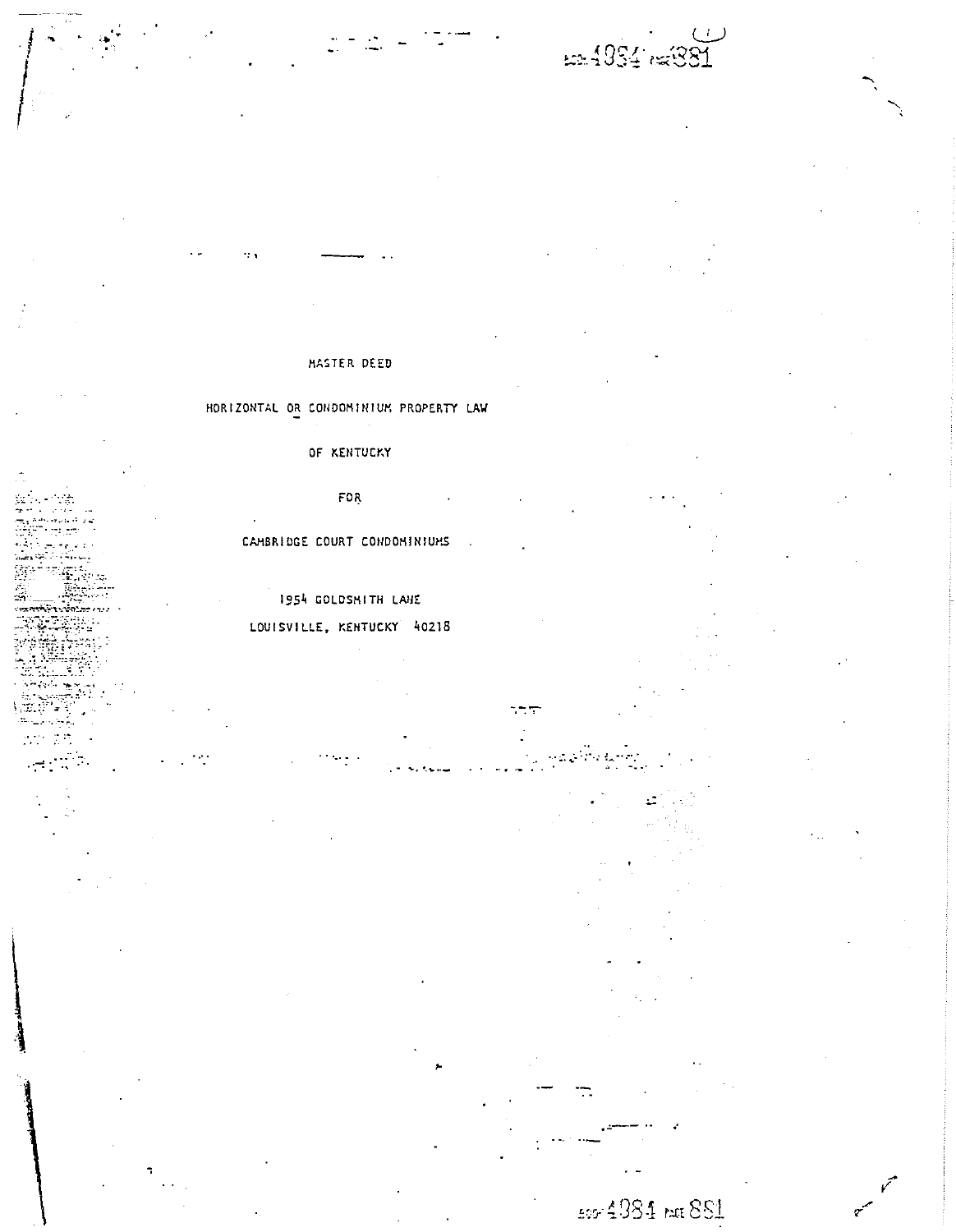CONTENTS

20

 $\mathbf{I}% _{t}\left| \mathbf{I}_{t}\right|$  $\frac{3}{3}$ 

 $\overline{\mathbf{3}}$ 

 $\mathbf{\bar{1}}$ 

 $\mathbf{A}$ 

 $\frac{1}{2}$ 

567778

9

10

 $\mathbf i$  D

 $10$ 

 $\mathbf{1}$ 

 $16$ 

 $\overline{17}$ 

 $18$ 

 $-18$ 

 $18$ 

18

18

19

19

Ŧ.

 $\overline{\mathbf{z}}$ 

УĴ,

 $\ddotsc$ 

iz.

Ч.,

u 88

bots 403

 $\sim$  10  $\times$ 

Legal Description Identification of Units and Boundaries Legal Interest Administration Use and Ownership of General Elements and Limited Common Elements Governing Documents Television Liability Assessments Insurance Damage or Destruction Easements Repairs. Rights of Hortgagees and Trustees Revocation, Termination and Amendment of Regime Taking by Eminent Domain Construction and Enforcement Severability Association's Option and Right of First Refusal Association - ByLaws -  $TK - B$  card Use and Decupancy of Units and Common Areas and Facilities Violation of Declaration Entry by Board Grantees Incorporation  $\tau\tau$ Failure to Enforce Notices Flowage Easement Captions.  $\ddot{\phantom{a}}$  $\sim$   $\sigma$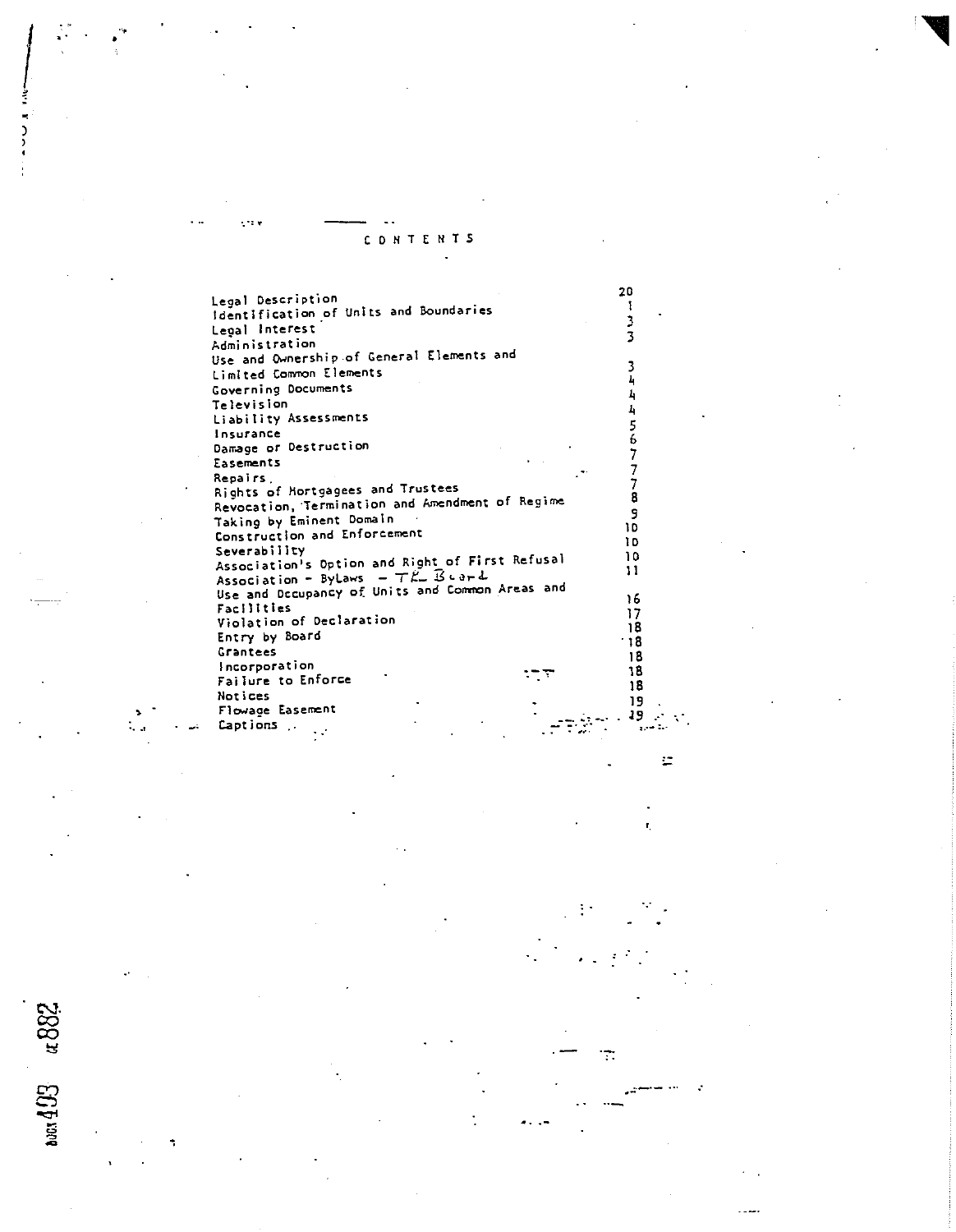### MASTER DEED

This MASTER DEED nade in Jefferson County. Commonwealth of Kentucky. on the  $\_\_\_$  day of  $\_\_$ C. BOONE, JR., (hereinafter referred to as the "beveroper"), move the fittucky,<br>the provisions of the Horizontal Property Law of the Commonwealth of Kentucky, the provisions of the norizontal ("operty can<br>HARTHA W. SCOTT, wife of JERRY L. SCOTT, and JAMIE B. BDONE, wife of WILLIAM C. BDONE, JR., join herein and hereby release<br>of dower with respect to this Master Deed. 1977, by -"I,JERRY L. SCOTT and WILLIAM nafter referred to as the "Developer"), made pursuant to C. BDONE, JR., join herein and hereby release their respective potential rights

## WITNESSETH THAT:

WHEREAS, SECTION 381.805 through 381.910, et seq., of the Kentucky Revised Statutes as amended (hereinafter referred to as the "Act'), provides for the creation of horizontal property regimes or condominiums in the Commonwealth of Kentucky; and

WHEREAS. the Developer is the owner in fee of a parcel of land situate WHEREAS, the Developer is the owner in ree or a portor is escribed in Exhibit<br>in Louisville, Jefferson County, Kentucky, more particularly described in Exhibit in Louisville, Jefferson County, Nentucky, More percreasery,<br>A which is a description of the land constituting the Condominium Project and which is attached hereto, and made a part hereof by reference as fully as if set out in full herein and further more particularly described as "Cambridge Court Condominiums" on a plat entitled "Cambridge Court Condominiums", which Is recorded in Apartment on a plat entitled "Cambridge Court Condominiums". Which is recovered in the office<br>Ownership Book No. (  $\frac{p}{2}$  . Pages . (  $\frac{p}{2}$  . through ... , in the office Ownership Book No. 11 Ages: 11, Chrough County, Kentucky; which plans are<br>of the Clerk of the County Court of Jefferson County, Kentucky; which plans are incorporated herein by reference.

### NOW, THEREFORE,

FIRST: The Developer hereby establishes a horizontal property reqine in accordance with Section 381.815 et seq. of the Act, upon the LAND shown on Exhibit A and more particularly described as Cambridge Court Condominiums on plat recorded in Apartment Ownership Book 1/ , Paces / '7 through .2 2... in said Clerk's office. It is the purpose of the Developer by this Master Deed to so divide and to impose covenants and restrictions upon the LAND, all of which shall run with the LAND, and the LAUD, together with the improvements erected shall run with the LAND, and the LAND, together with the number of 381.810 of the Act known as "Cambridge Coyrt Condominiums". The submission of the LAND to the horizontal property regime as aforesaid is subject to all covenants, conditions and restrictions now recorded or hereafter to be placed on the record.

SECOND: Developer hereby establishes the aforesaid LAUD into a horizonta' property regime as follows:

1. IDENTIFICATION OF UNITS AND BOUNDARIES: The Condominiun Project consists of multi-family structures consisting of Fifty-SiX (56) condominium units. For the purpose of identification, the location of all buildings which contain condominium units are given letters and divided into units which are identified by letters and numbers, and are shown graphically delineated and so numbered, divided and lettered in Cambridge Court Condominiums, which is made a part hereof, incorporated herein by reference, and is composed of sheets, recorded in Apartment Ownership Book 11. part hereof, incorporated nerein by reference, and is composed  $\sqrt{\frac{c}{\sqrt{2}}}$  through<br>sheets, recorded in Apartment Ownership Book  $\frac{1}{\sqrt{2}}$ , Page 14226, 28 identifying  $\sum$ , recorded in Apartment Ownership BOOK  $\sum$ , in said Clerk's Office. Every condominium unit bears an identifying number and no condominium unit bears the same identifying number as does any other condominium unit. The aforesaid identifying number as to the condominium unit is also the identifying number as to the real estate constituting such condominium unit. The boundary dimensions of each type of condominium unit and the Limited Common Element appurtenant thereto are shown graphically in Cambridge Court Comdominiums, as aforesaid. Al) portions of the Condominium Project not designated as a part of the condominium unit or the Limited Common Elements are part of the a part of the condominium unit or the Eimited Sammon.<br>General Common Elements. The Plats contain a survey of the LAND in which the condo-General Common Elements. The riats contain o survey of the improvements thereon.<br>minium units are located, and a graphic description of the improvements thereorded Together with this Master Deed, flats of Cambridge Court Condominiums, recorded in Apartment Ownership Book as aforesaid, are in sufficient detail to  $4$ dentify the location of dimensions and size of the General Common Elements, Limited Common Elements and of each condauinium unit, as evidenced by the Certificate of the Registered Land Surveyor. The legend and notes contained within the said Exhibits' are incorporated herein and made a part hereof by reference. Where the designations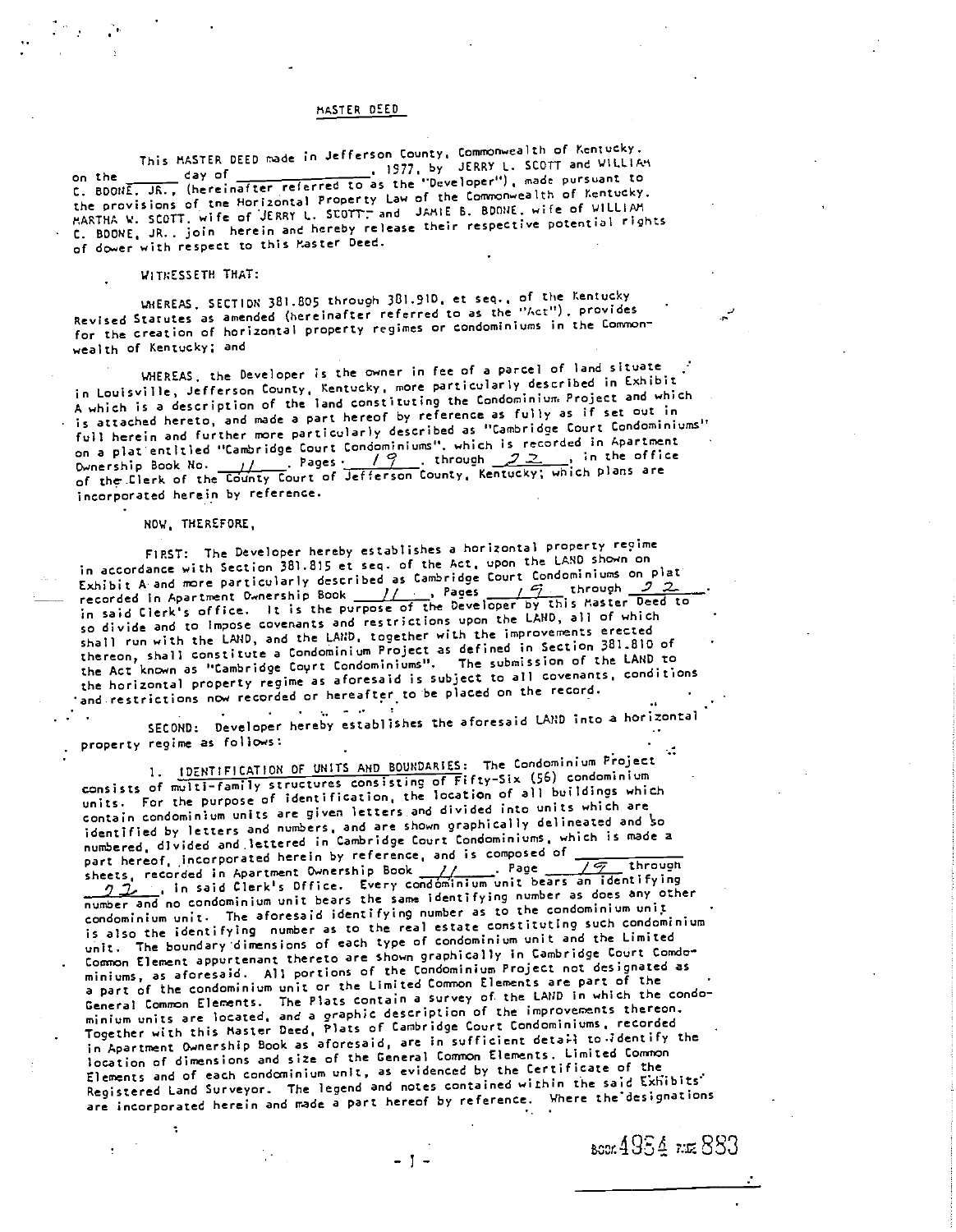Hcondominium unit' or "unit" are used, such terms are to be considered synonymous with the designation as defined in Section/381.810, et seq., of the Act. For percentage of common interests see Exhibit Battached hereto and made a part hereof. Said Condominium Project is further described as follows:

A. Condominium Proiect. The buildings in which the condominium units are located.

B. Condominium Units Boundaries. Each condominium unit shall include that part of the Condominium Project which lies within the following boundaries:

Cl) Upper and lower Boundaries. The upper and lower boundaries of the condominium unit shall be the following boundaries extended to an intersection with the perimetrical boundaries:

Upoer Boundary. The horizontal plane which includes the bottom side of the ceiling.

of the floor.

(Ii)  $\cdot$  Lower Boundary. The horizontal plane of the top surface

(2) Perimetrical Boundaries. The perimetrical boundaries of the condominium unit shall be the vertical plane which includes the innermost surface of all walls bounding the condominium unit extended tá Intersections with each other and with the upper and lower boundaries. The co-owner of the condominium unit shall be deemed to own the walls and partitions which are contained in said co-owner's respective condominium unit, and also shall be deemed to own the windows, the entrance doors, and balcony doors of his unit.

Exclusions from the Extensions of Ownership. Said condominium unit co-owner shall be deemed not to own the paint and other exterior finishes on the outermost side of the entrance doors, balcony doors and on all windows and not to own amy pipes, wires, conduits, or other public utility lines, ventilation or other ducts, bearing walls or structural portions of the building running through said respective condominium unit, which are utilized for or serve more than one condominium unit, which Items are by these presents hereby made a part of the **Ceneral Common Elements.** Where there are pipes, wires, conduits, or other public utility lines, ventilation or other ducts which serve only one condominium unit, such Items shall be deemed to be owned by the co-owner of said condominium unit and the boundaries of such condominium unit shall be extended to include such structures. Where there is attached to the Condominium Project a balcony or porch. such boundaries shall not include the balcony or oorch serving such condominium units, which balcony or porch shall be a Limited Common Element.

(4) Air Conditioning Comoressor. Each condominium unit has, as an appurtenance, a separate air conditioning unit compressor. The ownership of these compressors shall be in the name of the owner of the applicable condominium unit, although they shall be physically located on the roof of the building. This ownership shall include the ducts and pipes leading from said units to the condominium unit to be serviced: provided no action of the Council of Co-Owners may prevent.an owner from being properly and comfortably serviced by any commonly owned ducts and pipes.

C. Limited Common Elements. The balconies and porches shown and graphically described as such in Cambridge Court Condominiums, recorded in Apart-<br>ment Ownership Book // . . Pages // through 22 aforesaid. are Limited Connom Ilements appurtenant to each of the condominium units to which they are attached. These Limited Common Elements are reserved for the use of the condominium units to which they are appurtenant, to the exclusion of other condominium units, and there shall pass with a condominium unit, as appurtenant thereto, the exclusive rights to use the Limited Common Elements so appurtenant. Any expense of maintenance, repair or replacement relating to such Limited Common Elements and all structural maintenance, repair or replacement thereof shall be treated as and paid for as a part of the Cormon Expenses of the Council of Co-Owners, unless the same shall be caused by the negligence or deliberate act of the individual condominium unit co-owner's actual or implied consent or permission in which case expenses of maintenance, repair or replacement relating to such Limited Common Elements referred to in this paragraph shall be borne by and assessed against the individual condomin-Ium unit co-owner. -

There is a full basement in Building A in which there are 56 storage spaces, a laundry room and a room for meetings or parties; such basement is part of...the common area. Developer shall have the right to designate storage spaces as limited common elements for the use of designated units. .

**AGG-4934** Rest 884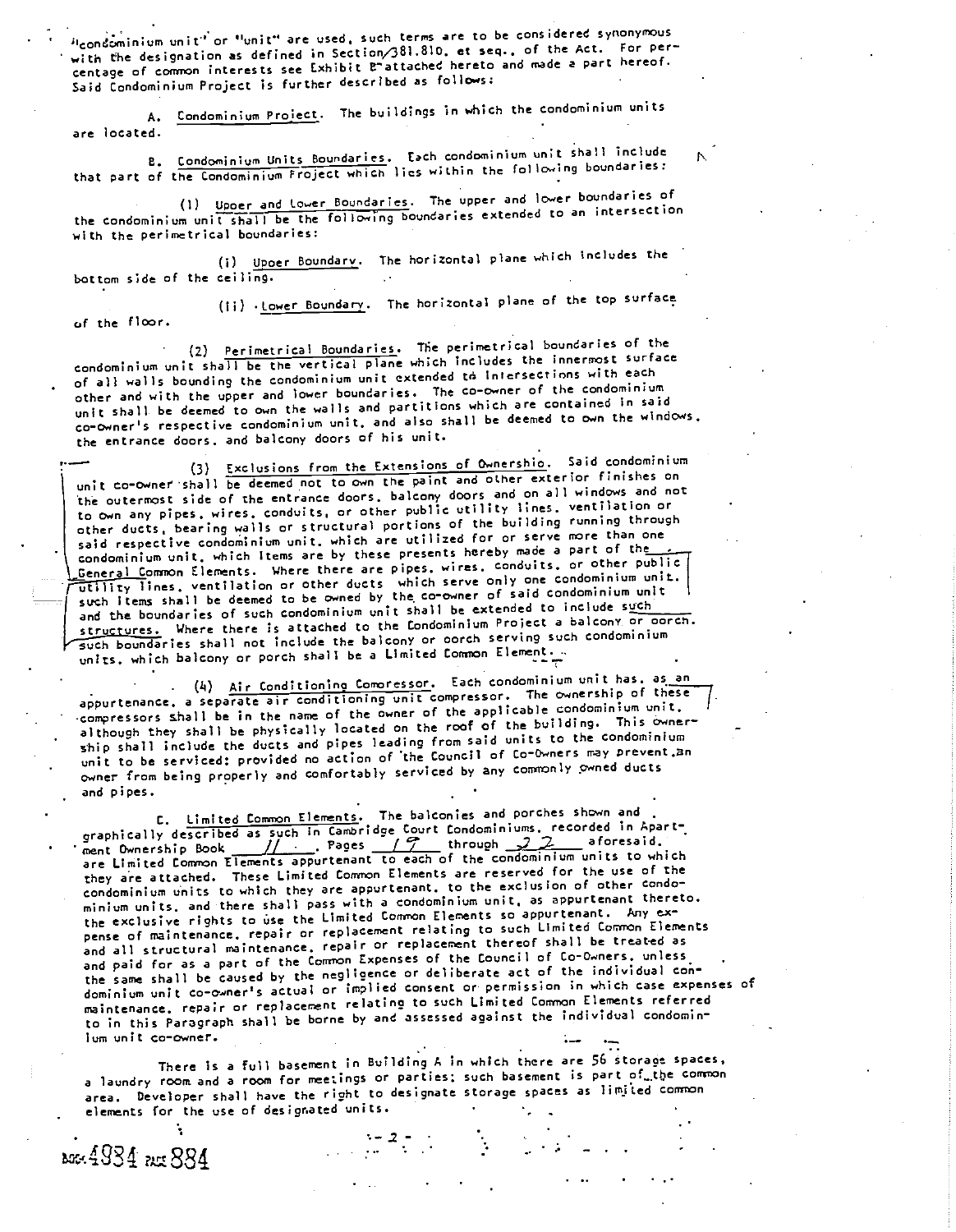Until all units in the regime are sold by Developer. Developer shall have the right to designate any portion of the parking area as a limited common element. (as defined in the Condominium Property law) reserved for the use (for the parking of an automobile) of any unit to the exclusion of all other units in the regime. Each unit shall have one designated parking space which shall be designated by Developer and shall be so numbered in the parking lot and shall be as close to the owner's unit as it practicable. Other spaces are reserved for the owner's additional cars and guests' cars, but shall not be exclusively reserved. This condition is deemed to be a condition running with the land and any subsequent ov,ner or owners taking title in this condominium regime shall be entitled to and subject to these rights and conditions. The words "Parking Area" whenever used herein mean the area provided for the parking of automobiles as shown on condominium plans.

**Contract** 

D. General Common Elements. All portions of the Condominium Project not described above as a part of a condominium unit or part of a Limited Common Element are hereby declared to be General Common Elements. Any expense of maintenance, repair or replacement relating to such General Common Elements and all structural maintenance, repair or replacement thereof shall be treated as and paid for as a part of the Common Expenses of the Council of Co-Owners, unless the same shall be caused by the negligence or deliberate act of the individual condominium unit co-<br>couner or other person having access to such General Common Elements with said coowner'& actual or implied consent or permission in which case expenses of maintenance, repair or replacement relating to such General Common Elements referred to in this Paragraph shall be borne by and assessed against the individual condominium unit Go-owner.

(I) tach co-owner of a condominium unit shall have an undivided interest in the Geweral Common Elements and Limited Common Elements and shall share in the expense of operating and maintaining the same in accordance with the ratio of percentages as set forth in Exhibit B, Schedules of Percentages, attached hereto and Incorporated herein by reference, and made a part hereof.

(2) Except as provided herein the aforesaid ratio of sharing the percentage of Common Expenses and assessments as shown in Exhibit B, shall remain unchasged without regard to the purchase price of the condominium units, their locations or the Condominium Project square footage included in such condominium unit. Any common excess funds of the Council of Co-Owners shall be owned by each of the condOminium unit co-owners in the same proportion as their respective ownership percentage Interest in the General Common Elcments.

LEGAL INTEREST: Cambridge Court Condominiums shall consist of fifty-six (56) condominium units, together with General Common Elements and Limited Common Elements as defined herein. Each condominium unit may be individua3)y conveyed and encumbered and may be the subject of ownership, possession or sais, and of all types of juridic acts inter vive or mortis causa, as if it were the sole and entirely independent real property of the purchasing co-owner, and of all his successors in title.

A. Joinder of Units. The owners are hereby granted the right to join together any two or wore units provided same can be joined without impairing the structural integrity of the building and further providing that said joinder will not transverse any hall or common area other than the distance between the two wells of the unlis so joined. Easuments are hereby granted for that purpose across the common area between the walls of various units.

III. ADMINISTRATION: The administration of Cambridge Court Condominiums shail be conducted In-accordance with the provisions of this Master Deed, the By-Laws of the Council of Co-Owners, as defined in Section 381.860 of the Act, hereinafter referred ta as By-Laws. Every co-owner, or co-owners, of a condominium unit shall automatically become a member of the Council of Co-Owners of this Condominium Project and shall remain a member of said Council untIl such time as his ownership ceases, for any reason, at which time his membership in said Council shall automatically cease. Other than as an incident to a lawful transfer of the title to a condominium unit, membership in the Council of Co-Owners shall be non-transferable and any attempt to transfer the same shall be null and void.

IV. USE AND OWNERSHIP OF GENERAL ELEMENTS AND LIMITED COMMON ELEMENTS:

A. The use of the General Common Elements shall be limited to co-owners of condominium unts in residence, to their tenants in residence and to\_their guests. invitees, and licensees, The use of Limited Conuron Elements shall be restricted to the co-owner of the condominium unit to which It is appurtenant, to their tenants in residence and to their guests, invitces and licensees.<br> $\frac{2751}{274}$   $\frac{235}{200}$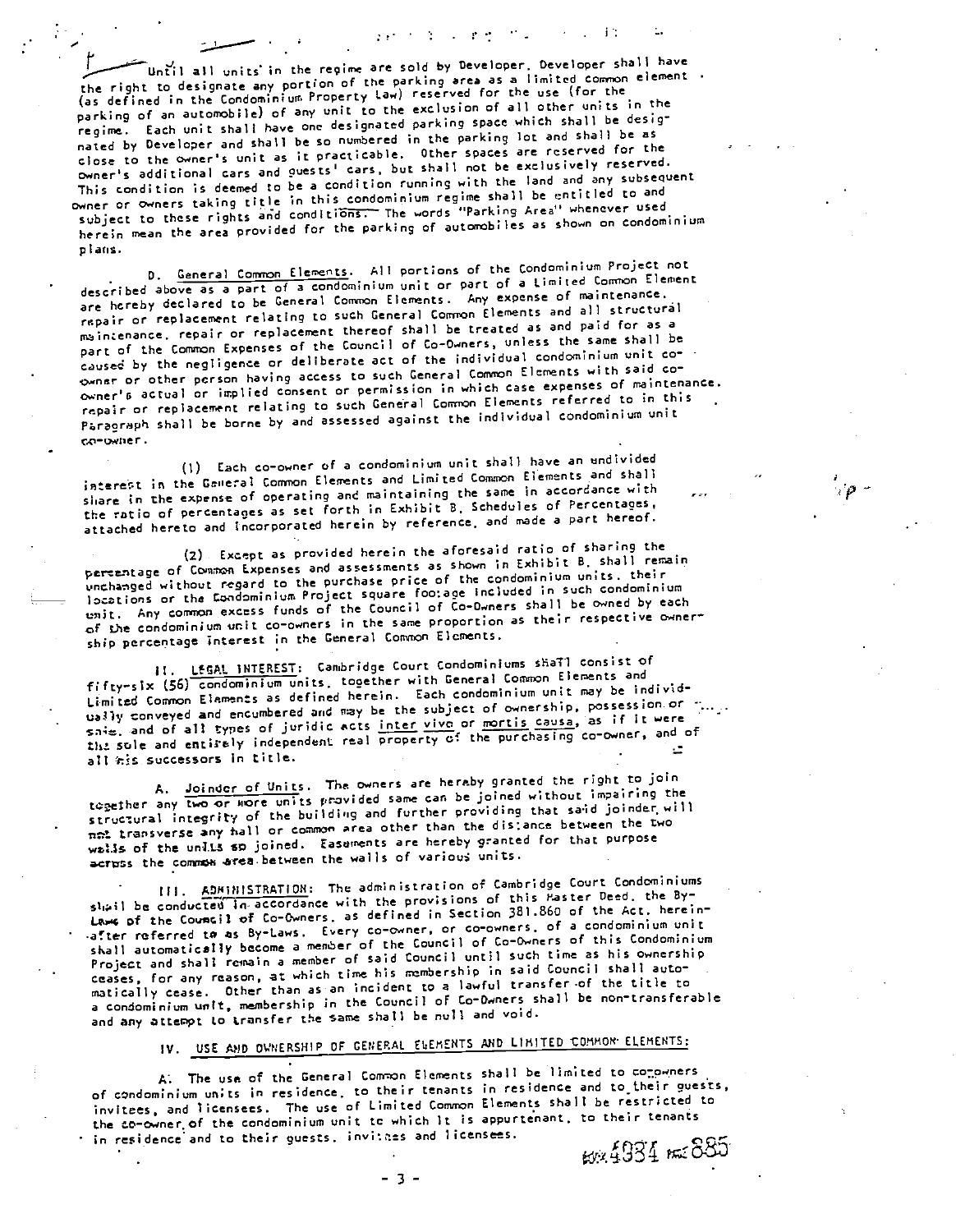B. The General Conton Elements and Limited Common Elements shall remain undivided and no co-owner may bring any action for partition or division of these common elements.

C. The undivided interest in the General Common Clements-and Limited Conron Elements shall not be separate from the condominium unit and shall be deemed to be conveyed or encumbered with the condominium unit even though such interest is not expressly mentioned or described in the document of conveyance or encumbrance.

D. The use of the General Common Elements and Limited Common Elements shall be governed by the By-laws and as they may hereafter be amended, and by house rules and regulations adopted by the Council of Co-Owners.

E. The Council of Co-Owners may suspend or limit the right of any co owner or other person to use any part of the General Common Elements or Limited Cormron Elements upon the failure of such co-owner or other person to observe all By-Laws, house rules and regulations promulgated by the Council of Co-Owners governing the use of such General Common Elements or Limited Common Elements.

## V. GOVERNING DOCUMENTS:

A. Each co-owner and each tenant of a co-owner shall comply with all of the provisions of this Master Deed and with the By-Laws. decisions and resolutions of the Council of Co-Owners, as each may be properly amended from time to time. Failure to comply with such provisions, By-Laws, decisions and resolutions shall be grounds for an action to recover damages or for injuctive relief as provided hereinafter in Section XIV hereof.

B. All co-owners and tenants, present and future, or any other person who may be in or use the facilities of the Condominium Project in any manner, are subject to the provisions of this Master Deed and any By-Laws, rules or regulations established by the Council of Co-Owners, and the mere acquisition or rental of any of the con doninium apartment units of the Condominium Project or the mere act of occupancy of any of said condominium units or the General Common Elements or Limited Common Elements appurtenant thereto, shall signify that the provisions of this Paragraph of the Master Deed are accepted and ratified.

VI. TELEVISION: The Developer or the Council of Co-Owners may from time to time authorize the installation of one or more master television or radio antenna distribution systems, which shall remain part of the General Common Elements: --Any distribution systems, which shall commit port of the co-owners.

## VII. LIABILITY FOR ASSESSMENTS:

A. No co-owner of a condominium unit may exempt himself from liability for assessments to his condominium unit for the cost of the mainter.ance and operation of the General Conynon Elements and Limited Conynon Elements by waiver of the use or enjoyment of any of the General Common Elements or Limited Common Elements or by the abandonment of his condominium unit.

8. The assessments imposed by the Council of Co-Owners in accordance-with the provisions of its By-Laws for the maintenance and operation of the General Connon Elements shall constitute a lien upon each of the condominium units superior to all other liens, other than liens for real estate taxes and liens for first trust or first mortgage financing. In addition, each co-owner shall be personally Jiable for all such assessments imposed by the Council of Co-Dwners which may be due and payable during any time which he owns a condominium unit. This lien shall be a lien on the real estate subordinate to the above mentioned real estate taxes and first mortgages, but will be fully assessed against the real estate and wfll be enforceable in a Court of competent jurisdiction and if the condominium unit is sold this lien must be satisfied or It will be a burden upon the subsequent Grantees taking title to the condominium unit in Cambridge Court Condominiums. Provided, however, any Mortgagee taking title to a unit by foreclosure or by deed in lieu of foreclosure, or otherwise, will take title free of any unpaid past due-assessments. Such Mortgagee's liability for assessments shall commence upon the date it takes title. A Mortgagee who obtains title by foreclosure, deed in lieu of foreclosure, or otherwise, can sell and convey said unit to any one for any price without per-<br>mission or approval by the Council of Co-Owners, and free of any assessment liens prior to date of taking title.

105 ft 934 het 886

 $-1 -$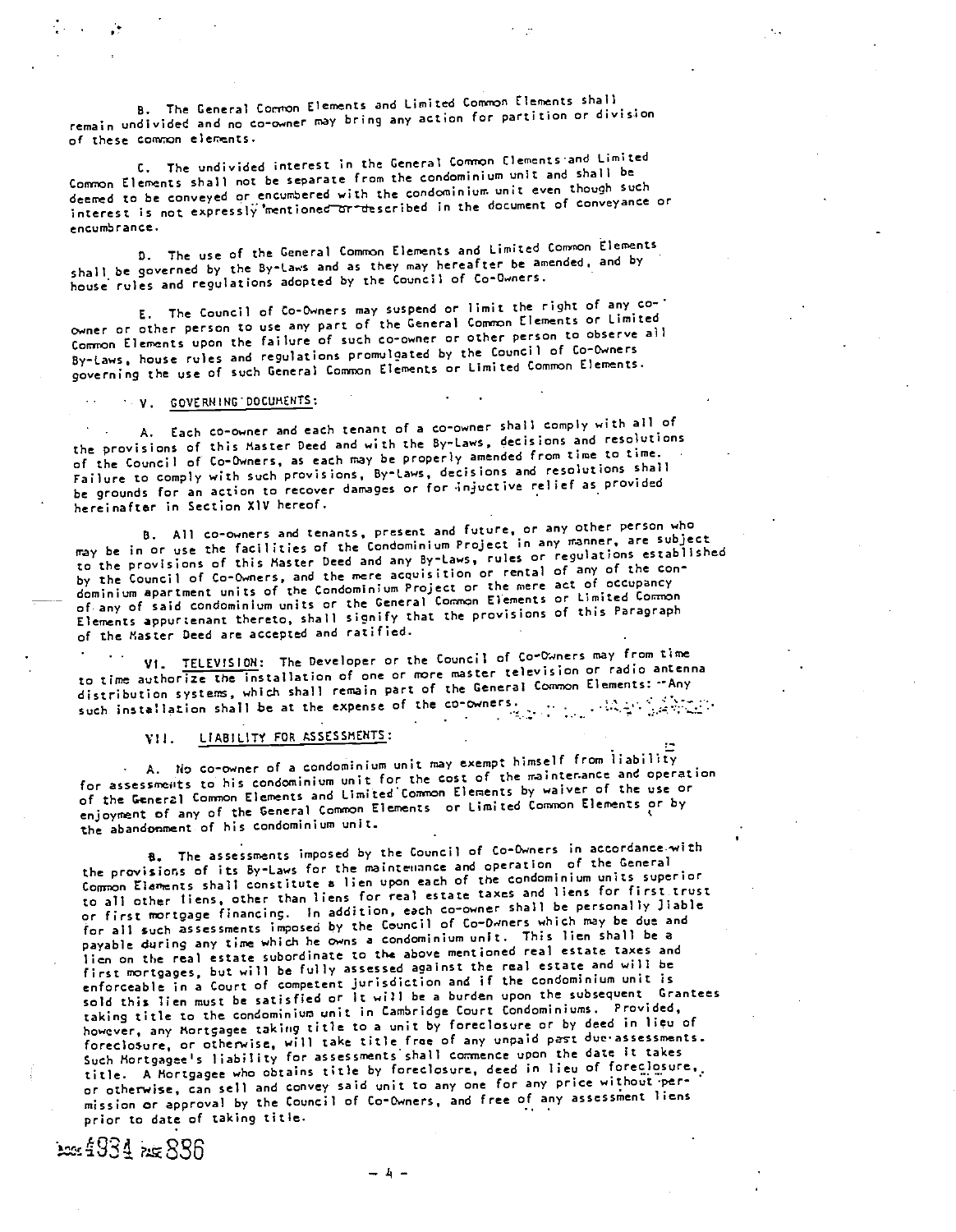C. In the case of any conveyance of any condominium unit, the conveyee of the condominium unit shall be jointly and severally liable with the conveyor for all unpaid assessments by the Council of to-owners against the latter for his share of the Common Expenses up to the time of the grant or conveyance, without prejudice to the conveyee's right to recover from the conveyor the amounts paid by the conveyee therefor. However, upon payment of a fee (not to exceed \$15) therefor any such conveyor shall be entitled to a statement from the managerent agent or the Board of Directors. of the Council of Co-Owners, as the case may be, setting forth the amount of the unpaid assessments against the conveyor of such condomink,m unit due the Council of Co-Owners and such conveyee shall not be liable for, nor shall the condominium unit conveyed be subject to a lien for any assessments made by the Council of Co-Owners against the conveyor of the condominium unit in excess of the amount therein set forth. Provided, however, any Mortgagee taking title to a unit by foreclosure or by deed in lieu of foreclosure, or otherwise, will take title free of any unpaid past due assessments.. Such Mortgagee's liability for assessments shall commence upon the date It takes title. A Mortgagee who obtains title by foreclosure, deed in lieu of foreclosure, or otherwise, can sell and convey said unit to any one for any price without permission or approval by the Council of Co-Owners, and free of any assessment liens prior to date of taking title.

VIII. Ih'SUP,ARCE:

.:

A. The Council of Co-Owners shall obtain and maintain at all times, to the extent available, at least, the following insurance (hereinafter referred to as Condominium Project Insurance"): -

Cl) Insurance on the Condominium Project in an amount equal to the full replacement value (i.e., 100% of "replacement cost") of the Condominium Project (as determined annually by the Council of Co-Owners) and with a replacement cost endorsement which provides for the payment of all losses without deduction or allowance for depreciation. Such coverage shall afford protection against, at least, the following:

(i) Loss or damage by fire or other hazards covered by the. standard extended coverage endorsement and additional extended coverage endorse mont;

(1;) Such other risks as shall customarily ,be covered with respect to projects similar in construction, location and use, including, but not limited to vandalism, malicious mischief, boiler and machinery explosion or damage, and such other insurance as the Board of Directors may from time to time determine; and -

(2) Public liability insurance in such amounts and in such forms as may be considered approptiate by the Councfl of Co-Owners including, but not limited to, water damage legal liability, hire4 automobile. norn'owned automobile, and any and all other liatility incident to the cwnership and/or use of the Condominium Project or any portion thereof; and

(3) Workmen's compensation insurance to the extent necessary to comply with any applicable law; and

 $(1)$  Such other policies of insurance, including insurance for other risks of a similar or dissimilar nature, as are or shall hereafter be considered appropriate by the Council of Co-Owners.

S. The preniams for the insurance coverage shall be a Common Exensè to be paid by monthly assessments levied by the Council of Co-Owners against each of the coowners. The premium's attributable to coverage on the condominium units and the General Common Elements shall be apportioned among the co-owners in accordance with their respective percentages of interest as set forth in Exhibit B attached hereto.

C. The Council of Co-Cwners, or its designee, shall have the exclusive autiority to adjust losses under the said insurance policies.

In no event shall the insurance coverage obtained and maintained by tt2 Council of Co-Owners be brought into contribution with insurance purchased by individual co-owners, or their mortgagees.

 $2.4934$  ext  $887$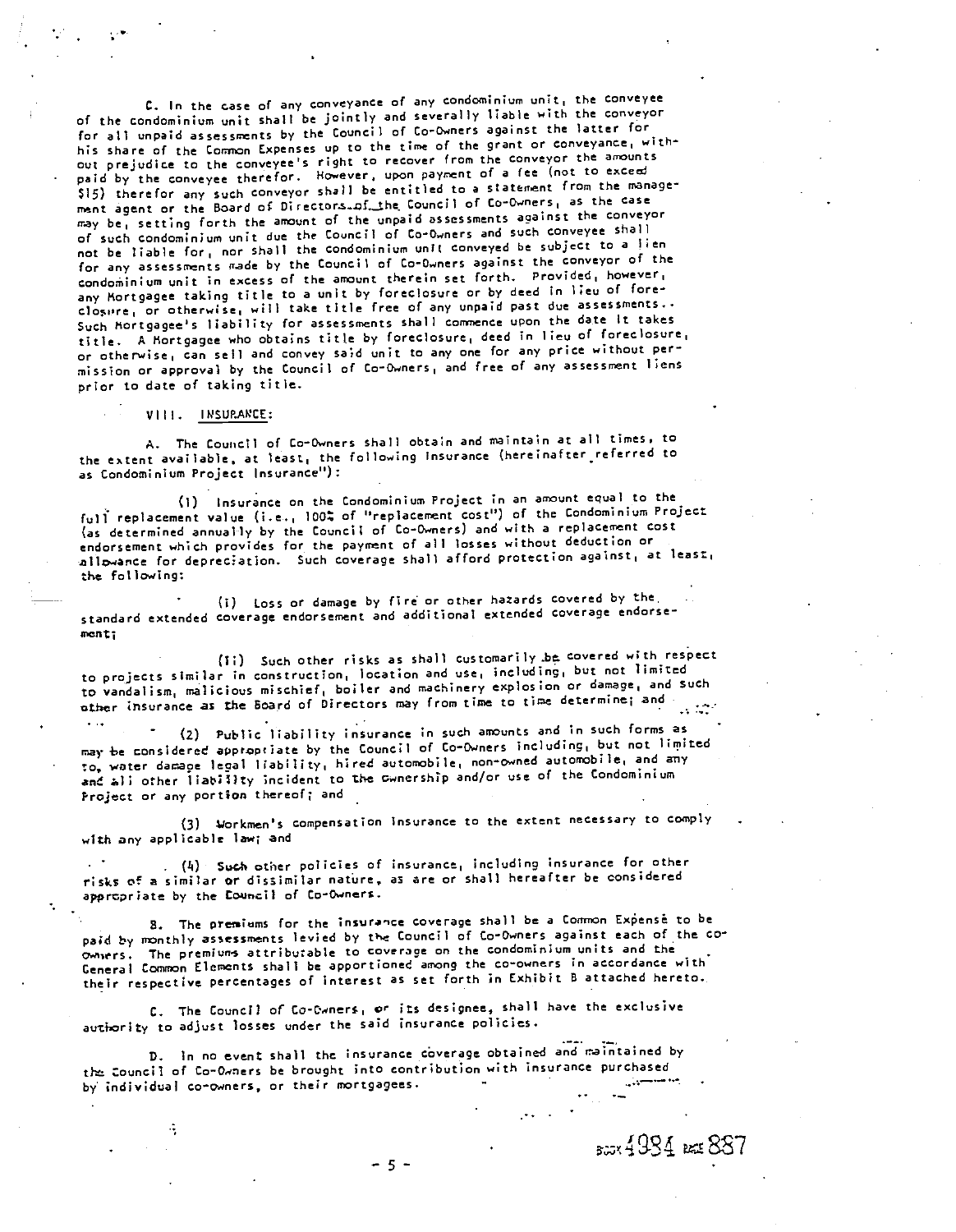Each co-owner may obtain additional insurance at his own expense upon his condominium unit provided that no co-owner shall maintain insurance coverage which will tend to decrease the amount whch the Council of Co-Owners may realize under any insurance policy which it nay have in force on Cambridge Court Condominiums.

All policies shall provide that such policies may not be cancelled or substantially rrodified ,without at least thirty (30) days prior written notice to any and all insureds named thereon, including any and all mortgagees of the condominium apartment units.

G. Damage or Destruction Except as hereinafter provided, the Council of Co-Owners shall receive and hold the amount payable under said Condominium Project Insurance and apply the same to the cost of reconstruction or repair of a damaged or destroyed condominium unit. The co-owner of a damaged or destroyed condominium unit shall be obligated to connence the work of repairing or reconstruction of the condominium unit within thirty (30) days from the date of the damage or destruction. The work shall be acconplihsed in accordance with the plans and specifications by which the condominium unit was originally constructed, subject, however, to the prior written approval of the Council of Co-Owners. The Council of Co-Owners shall make available and pay to the co-owner the amount of insurance proceeds received by said Council for the reconstruction and repair of the condominium unit. The payment of the proceeds of insurance shall be made as the work progresses at such time and upon compliance by the co-owner with such conditions as the Council shall impose, in order to assure full restoration or repair of the daraged portions of the condominium unit in a workmanlike manner, free and clear of any mechanic's and materialnen's liens and any encumbrances, liens, claims, or charges. If the insurance proceeds exceed the amount necessary for repair or replacement costs, then any such excess shall be paid to the unit owner and the mortgagee of said unit owner as their interests may appear. If the cost of the reconstruction or repair exceeds the amount paid to the Council of Co-Owners, the excess shall be paid by the co-owner.

Cl) In the event of damage or destruction of less than two-thirds (2/3) of any building or the regime, the insurance proceeds. If sufficient to reconstruct the building, shall be applied to such reconstruction, If the insurance proceeds are not sufficient to cover the costs of reconstruction, then the provisions of Chapter 381, Kentucky Revised Statutes shall be applicable. As used in Chapter 381, in the phrase "all the co-owners directly affected by the damage" and in the phrase "all the co-owners benefitted thereby", the word '1co-owners" shall be deemed to refer to the owners of units in the building.

In the event of decr.uction of all or more than two-thirds (2/3) of any building, the provisions of KRS 381.890(Z) shall be applicable. As used in KRS 38l.2?0(Z) in the phrase "the indemnity shall be delivered pro rata to the coowners entitled to it in accordance with provision made in the by-laws or in  $\pm$ accordance with a decision of three-fourths (3/4) of the co-owners", the word "coowners" shall in each case used be deemed to refer to the ownersof an "interest" in the building destroyed. The words "pro rata" in KRS 381.890(2) shall mean the ratio of the value of each unit to the total value of the building damaged.

In the event the unanimous agreement of the co-owners to reconstruct required by KRS 381.890(2) is not evidenced by an agreement in writing executed by the co-owners of the building destroyed within one month following the catastrophe, the decision not to reconstruct shall be presumed to have been made.

(4) In the event the unanimous agreement of the co-owners to reconstruct required by KRS 381.890(Z) is not obtained and the insurance proceeds are delivered to the owncrs in the destroyed building, the acceptance of the insurance proceeds ratably payable to such co-owner by such owner or his duly authorized agent, executor. administrator, guardian or conmittee, or the payment of such insurance proceeds to nortgagees and other lienholders entitled thereto under, loss-payable clauses, the real estate then remaining shall be sole and the net proceeds divided according to the percentage interest of each Co-owner.

(5) Any new building shall not exceed the total number of units in the destroyed building, and shall be built according to the general plan and scheme and in architectural conformity to the remaining buildings in the project, and such purchaser shall not withdraw property from the terms and provisions of this Master Deed. .

**6cor 49S4** Pack 888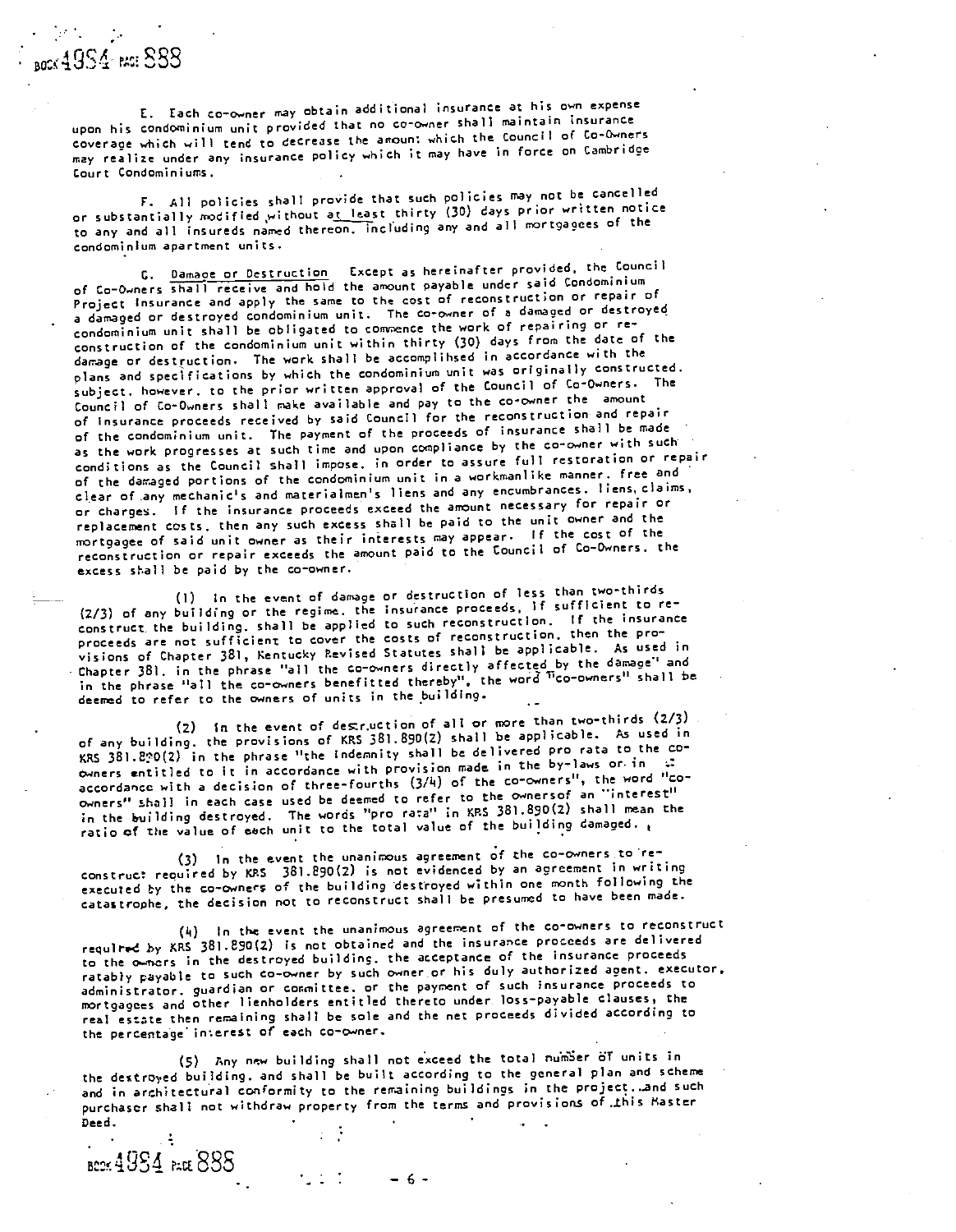### IX. EASElENTS:

A. If any portion of a condominium unit, General Common Element, or Limited Common Element encroaches upon another, a valid easement for the encroachment and the maintenance of same, so long as it stands, shall and does exist. In the event the multi-family structure is partially or totally destroyed, and then rebuilt, encroachments or parts of the condominium units, General Common Elements or Limited Common Elements, as aforesaid due to construction, shall be permitted. and a valid easement for said encroachments and the maintenance thereto shall exist. An easement is reserved for any encroachments within the above described areas due to variances in construction or settling of the building causing chances in the as-built structure of this Condominium Project.

There are reserved easements through each of the condominium unIts for the benefit of any adjoining or other condominium unit contained in the Condominium Proejct as may be required for the installation, existence, repair and maintenance of all structural elements of the building in which the condominium unit is located, for any television and radio antenna distribution system, for electrical lines and conduits, heating, air conditioning and ventilating ducts, water lines, drain pipes and other appurtenances to all other utility systems in order to adequately serve each of such condominium units. Such easements through a condominium unit shall be according to the plans and specifications for the Condominium Project, or as the Condominium Project was constructed, unless a variance for same is approved in writing by the co-owners subject to such easement. The aforesaid easement shall be in addition tO alI other easements contained herein.

Every condominium unit co-owner shall have a perpetual easement for support and a perpetual easement in, upon, through and over any portion of the Condominium Project, to keep, maintain, use, repair and replace his condominium unit, in its original position, and in every subsequent position to which it changes, by reason of the gradual forces of nature and the elements, whether such subsequent position be, in whole or in part, adjacent, subjacent, or superjacent to said original position and every condominium unit co-owner shall have a perpetual easement in every portion of the Condominium Project for the installation, maintenance and repair of any pipe, cable, wire, other conduit of liquids or energy, supplying water, sewage, telephone, radio, television, electricity, heat, air conditioning, ster, sewage, telephone, radio, television, electricity, near, similar subject, how-<br>steam or other similar service to the condominium unit owned by him, subject, however, to the provisions that the work of installation or repair shall be performed<br>ever, to the provisions that the work of installation or repair shall be performed by the Council of Co-Owners or the agent of said Council or other person to whom<br>the Council has delegated such authority and further subject to the provisions set the Council has delegated such authority and further subject to the provisions set forth in the By-Laws.

0. In interpreting any or all of the provisions of this Master Deed or the Schedules or Exhibits attached hereto, subsequent deeds and mortgages to: individual condominium units, et cetera, the actual location of the condominium unit shall be deemed conclusively to be the property intended to be conveyed, reserved or encumbered, nowwithstanding the fact that any minor variations in location do now or shall exist and a valid easement for such variations and for the maintenance thereof does and shall exist.

X. REPAIRS: The Developer, its agents, its successors, or assigns, or the Council of Co-U ners or its apent, when it takes over operation and maintenance of Cambridge Court Condominiums. shall have the right to enter any condominium unit when necessary to carry out any repair, maintenance or construction for which the countertainty of the contribution of the conduction of the community is responsible and has not completed after appropriats notice from the Council of Co-Owners. Except in emergencies. the entry by the Grantor or Council of Co-Owners shall be made with as little inconvenience to the Co-owner as practicable. Any damage caused during any entry shall be repaired at the expense of the council of Co-Owners unless the entry is made to perform any obligation for which the co-owner is responsible, in which event the entry and all work done shall be done at the risk and expense of the co-owner.

XI. **KiciTS OF MORTGAGEES AND TRUSTEES:** Bona Fide first mortgagees holding first mortgages secured by an individual condominium unit within the Condominium ?roject or upon any other portion of the Condominium Project shall be entitled to the following rights provided that such mortgagees shall have notified the Council of Co-Owners of the fact that they hold such a first mortgage.

**507.49S4 #x889**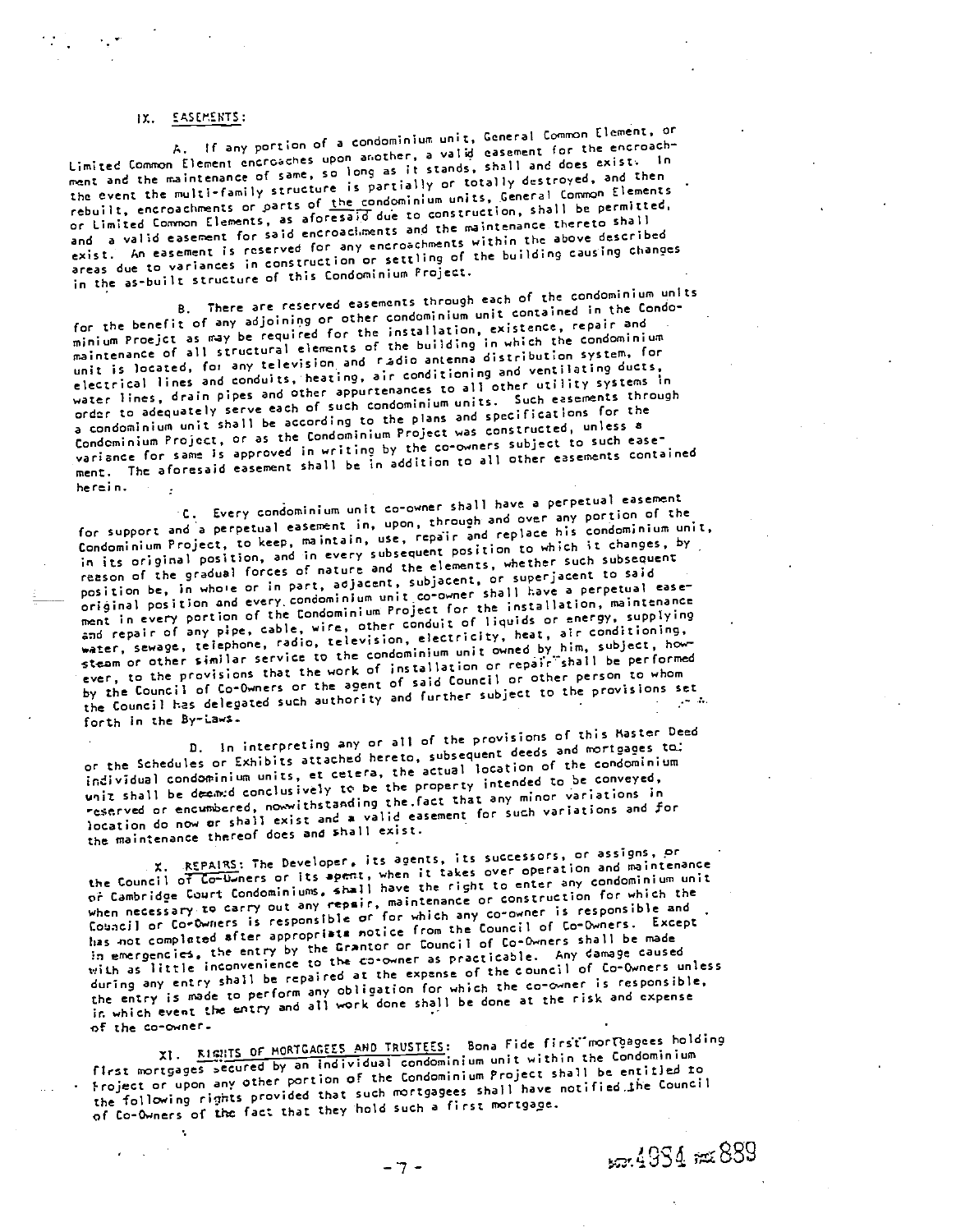A. The holder of any first mortgage as aforesaid is entitled to a written notification from the Council of Co-Owners at least thirty (30) days prior to the effective date of any change in the Condominium Project documents and any change of the management agent (not including change in employees of any corporate r.ar.aoer) of the Condominium Project.

The holder of any mortoage as aforesaid is further entitled to written notification from the Council of co-owners of any default by the mortgagor of such condominium unit in the performance of such mortgagor's obligations under the Condominium Project documents which is not cured within thirty (30) days.

C. Unless all holders of first mortgage liens on individual condominium units shall have given their prior written approval, the Council of Go-Owners of the Condominium Project shall not:

(I) Change the pro rata interest or obligations of anycondo minium unit as shown on Exhibit B hereto for purposes of levying assessments and tharges and determining shares of the common elements and proceeds of the Condominium Project except in case of taking by eminent domain provided for in Section XIII hereof.

(2) Partition or subdivide any condominium apartment unit or the common elements of the Condominium Project.

- (3) By act or omission seek to abandon the condominium status of the Condominium Project except as provided herein in case of substantial loss to the condominium apartment units and common elements of the Condominium Project.

# .XlI. REVOCATION, TERMINATION AND AMENDMENT OF HORIZONTAL PROPERTY REGIME:

A. The Condominium Project established by this Master Deed shall not be revoked nor any of the LAND or improvements removed from Cambridge Equrt Condobe revoked nor any of the LAND or improvements removed from our exists all the co-owners.<br>miniums nor any of the provisions of the Master Deed there he shall be deed make miniums nor any of the provisions of the raster beed dimensions.<br>(or the sole owner of the LAND covered hereby, if any there the records of the filial such amendment or waive this regime and regroup or merge the records of the filial estates with the principal property, provided, that the filial estates are unencumbered, or if encumbered, that the creditors in whose behalf the encumbrances are recorded accept as security the undivided portions of the property owned by the debtor $\widehat{\cdot}$  or otherwise)agree to such revocation, amendment or removal by appropriate documentation. Provided, however, the provisions set out in this paragraph are subject to the provisions set out in this paragraph are subject to the provisions set out in Section III above,

In the event Cambridge Court is terminated for any cause or reason other tham revocation as aforesaid, then the entire Cambridge Court Condominiums shall be deemed to be owned by all of the Co-Owners as tenants in common in the same proporations as their percentages of interest in the General Common Elements expressed in Exhibit B of this Master Deed. Any liens affecting any of the condominium units shall be transferred in accordance with existing priorities to the percentage of the undivided interest of the co-owner of the condominium unit upon which the lien was originally imposed. Subsequent to termination the entire Cambridge Court Condominiums shall be subject to an action for partition at the suit of any co-owner, in which event the net proceeds of sale shall be considered as one fund and shall be divided -among all -of the co-owners in proportion to their percentages of interest as set forth in Exhibit B attached hereto; provided, however, that before any proceeds of sale are distributed to any co.owner, all mortgages and liens imposed upon the condominium unit previously owned by the co-owner shall be first paid and thereafter all assessrents imposed upon the condominium unit by the Council of Co-Owners shall be satisfied in full, out of the share otherwise payable to said co-owner.

Notwithstanding any other provisions contained herein concerning termination, the first mortgage liens on damaged or destroyed condominium units shall be satisfied out of the insurance or other proceeds to the extent sufficient for this purpose, prior to a partition suit being instituted and thereafter, the interest in the property owned, or in the distribution of the proceeds derived from a partition suit, or all such condominium unit co-owners whose first mortgages have been so satisfied shall be proportionately adjusted.

ing 4934 rue 890

 $-8-$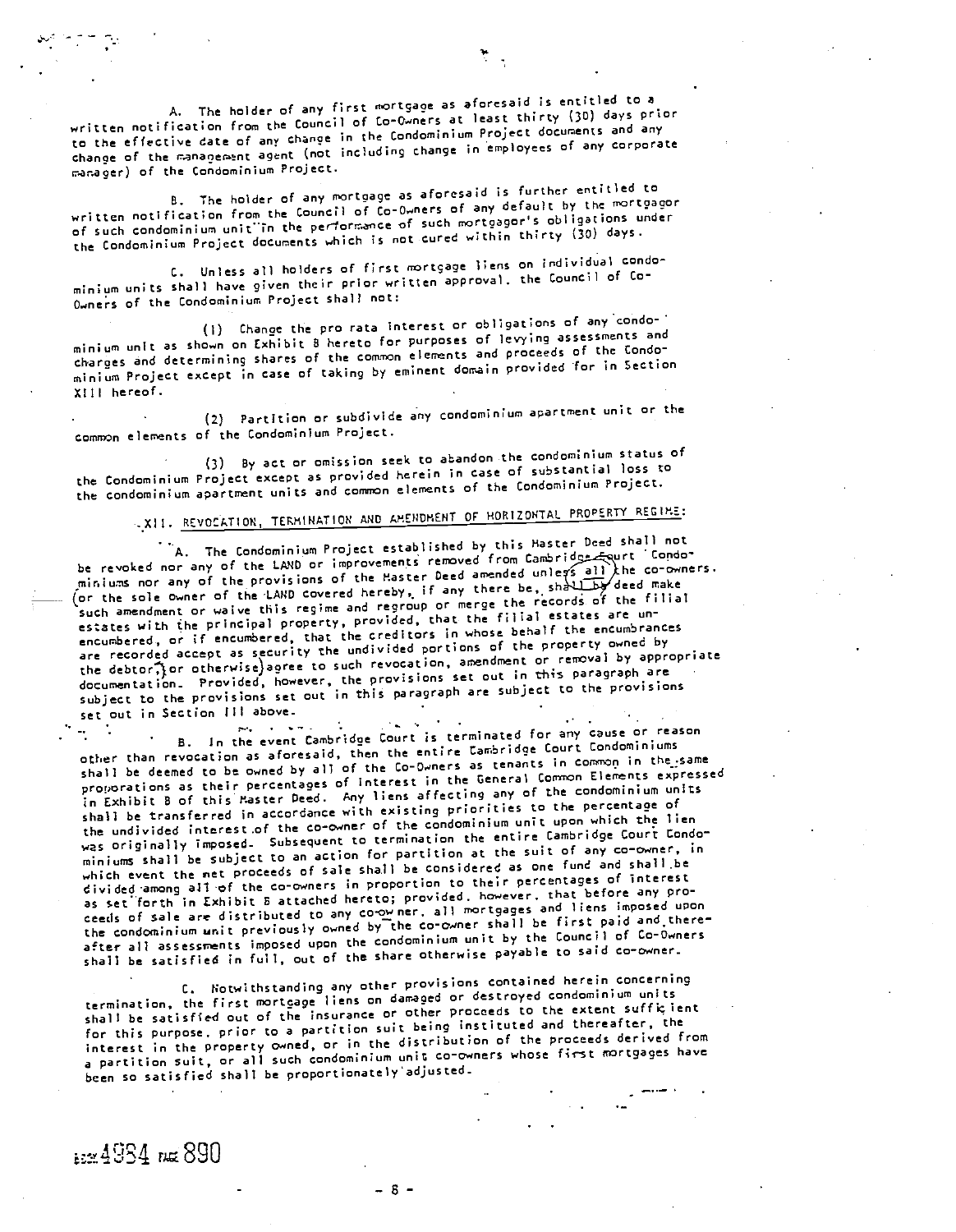XIII. TAKING BY EMINENT DOMAIN: Payment for the taking of a portion of a condominium unit or of tne conmon elements by eminent domain or the conveyance under threat thereof shall be deemed to be proceeds from insurance on account of casualty and shall be deposited with the Council of Co-Owners. Even though the awards may be payable to a co-owner, every such condominium unit co-Q,.ner shall deposit the award with the Council of Co-Owners. And, in the event of failure to do so. in the discretion of the Council of Co-Owners, a special assessment shall be made acainst a defaulting co-owner in the amount of his award, and the amount of such award shall be set off against the sums hereinafter made payable to such co-owner. The proceeds of the award shall be distributed or used in a manner heretofore provided for insurance proceeds except that when the horizontal property regime is not to be terminated, and one or more condominium Units are taken in part, the taking shall have the following effects:

A. If the Condominium Unit is Reduced but Tenable. If the condominium unit taking reduces the size of the condominium unit, and the remaining portion of the condominium unit can be made tenable, the award for the taking of a portion of the condominium unit shall be used for the following purposes in the order stated, and the following changes shall be effected in the horizontal property reo,ime:

(I) The condominium unit shall be made tenable. If the cost of such work exceeds the amount of the award, the additional funds required shall be assessed against the co-owner of the condominium unit.

 $(2)$  The balance of the award, if any, shall be distributed. to the co-owner of the condominium unit and to each mortgagee of the condominium unit included in the mortgagee records list, the remittance being payable jointly to the co-owner and the mortgagees.

 $(3)$  If the taking reduces a two bedroom condominium unit to a one bedroom condominium unit, the percentage assessment against the co-owner of the condominium unit for the Common Expenses and share in the common elements shown in Exhibit B attached hereto shall be reduced to be the same as the percentage shown for the other co-owners of similar condominium units and the shares of all condomimium unit co-owners and the liability for Conmon Expenses shall be recomputed, and adjusted.

B. Condominium Unit Made Untenable. If the taking destroys or so reduces the size of the condominium unit that it cannot beiràde tenable, the award for the taking of the condominium unit shall be used for the following purposes in the order stated, and the following changes shall be effected in the horizontal property regime.

The market value of such condominium unit innediately prior to the taking shall be paid to the co-owner of the condominium unit and.to each.: mortgagee of the condominium unit included in the mortgagee roster, the remittance being payable jointly to the co-owner and the mortgagees.

The remaining portion of such condominium unit, if any, shall become a part of the common elements and shall be placed in condition for ut by all of the condominium unit co-owners in a manner approved by the Council of to-Owners; provided, if the cost of such work shall exceed the balance of the fund from the award for the taking, such work shall be paid for by assessment as a Common Expense anong all the remaining co-owners.

(3) The shares in the common elements and liability for expenses appurtenant to the condominium units which continue as a part of the horizontal property regime shail be equitably adjusted to distribute the owner-ship of the ccnrnn elements an4 liability for expenses among the reduced number of co-owners. This shall be done by recomputing the shares of such continuing co-owners in the comnon elements as pro rata percentages of the total of the shares of such coowners as they exkted prior to the adjustment.

(11) If the amount of the award for the taking is not sufficient to pay the market value of the condemned condominium unit to the 'co-owner, and to comdition the remaining portion of the condominium unit for use as part of the coraton elements, the additional funds reQuired for such purposes shall be r.aised by assessments against all of the condominium unit co-owners who will continue as coowners of condominium units after the changes in the horizontal property regime

 $-9-$ 

b39:4 pct 891

الموارقين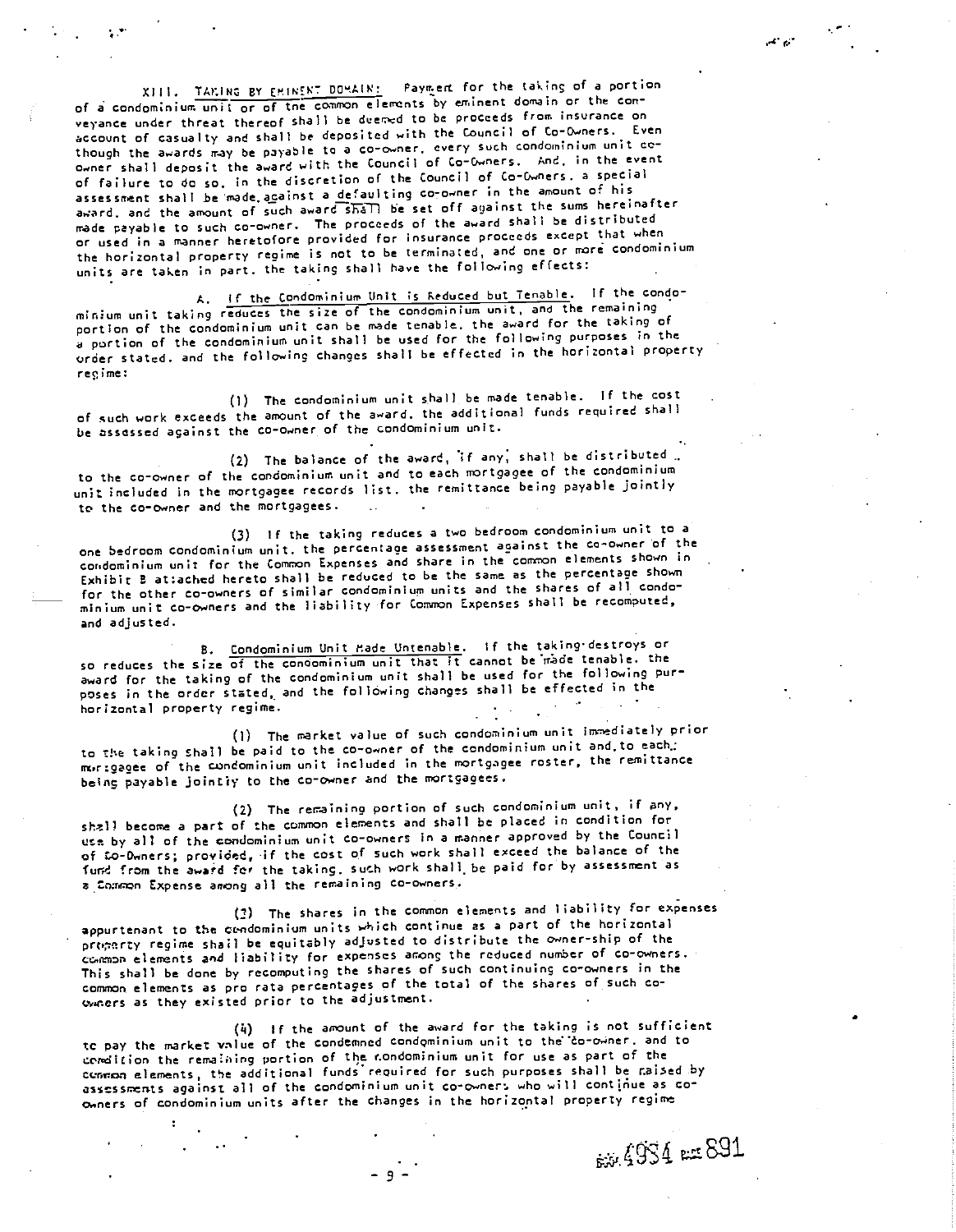affected by the taking. Such assessment shall be made in proportion to the shares of such co-owners in the common elements after the changes effected by the taking. in the event that the market price cannot be determined by negotiation, it shall be determined by binding arbitration in accordance with the rules of the American Arbi tration Association.

C. The Council of Co-Owners shall thereafter have the right to file among the land records a Deed of correction to incorporate all necessary changes.

XIV. CONSTRUCTION AND ENFORCEMENT: The provisions hereof shall be liberally construed to effectuate the purpose of creating a uniform plan for the development and operation of a Condominium Project. Enforcement of these covenants and restrictions and of the By-Laws shall be any proceeding at law or in eouity against any perspn or persons violating or attemoting to violate any covenant or restrictions. either to restrain or enjoin violation or to recover damages, or both, against any erther to restrain at anyone created thereby; and the failure or forebearance by the Councilof Co-Owners or the co-owner of any condominium unit to enforce any covenant or restriction herein contained shall in no event be deemed a waiver of the right to do so thereafter. There shall be, and there is hereby created and declared to be, a conclusive presumption that any violation or breach or any attenpted villation or breach of any of the within covenants or restrictions cannot be adequately remedied by action at law or exclusively by recovery of damages.

SEVERABILITY: Invalidation of any one of these covenants or restric tions or other provisions of this Master Deed by judoment, decree or order shall in no way affect any other provisions hereof, each of which shall remain in full force and effect. In the event that any provision, condition, covenant or restriction hereof is, at the tine of recording of this Instrument, void, voidable or unenforceable as being contrary to any applicable Federal, State, or local laws, the Developer, its successors or assigns, and all persons claiming by, through, or under the Cambridge Court Condominiums, covenants and agrees that any future amendments or supplements to the said laws having the effect of removing such invalidity, voidability or unenforceability, shall be deemed to apply retrospectively to this Instrument and the provisions contained therein which otherwise might be invalid and it is covenanted and agreed that any such amendments and supplements to said laws shall have the effect herein declared as fully as if they had been in effect at the time of the execution of this instrument.

# XVI. ASSOCIATION'S OPTION AND RIGHT OF FIRST REFUSAL:

A. Any unit owner other than Developer or a mortgagee of a unit who has acquired title thereto in lieu of or through foreclosure who wishes to sell or lease his unit (or any leasee of any unit wishing to assign his lease or sublease such unit) to any person shall give to the Association no less than ten- (10) days' prior written notice of any such sale, lease, assignment, or sublease, setting forth in detail the terms of any contemplated sale. lease, assignment or sublease. which notice shall specify the name and address of the proposed purchaser. assignee or lessee. The Association shall have the first right and option to purchase or lease such unit upon the same terms, which option shall be exercisable for a period of ten (10) days after receipt of such notice. If said option is not exercised by the Association within said ten (10) days, the unit owner (or lessee) nay, at the expiration of said ten-day period and at any time within sixty (60) days after the expiration of said ten-day period, contract to sell or lease (or sublease or assign) such unit to the proposed purchaser, assignee, or lessee named in such notice upon the terms specified therein.

in the event any unit owner shall default in the payment of any monies required to be paid under the provisions of any mortgage or trust deed.against his unit, the Association shall have the right to cure such default by paying the amount so owing to the party entitled thereto, and shall thereupon have a lien therefor against such unit, which lien cay be foreclosed in like manner as a lien for unpaid common expenses as provided herein.

The Association shall not exercise any option hereinabove set forth to pu'chase or lease any unit without the written consent of seventy-five (75t) per cent of the unit owners, The Association through its duly authorized representatives may bid to purchase at any auction or sale of the unit or interest therein of any unit owner, deceased or living, which said sale is held pursuant to an order or direction of a court upon the prior written consent of seventymfive (75%) per cent of the unit owners, which said consent shall set forth a maximum price which the Association is authorized to bid and pay for said unit or interest therein,

Acou 4954 PACt 892

-10-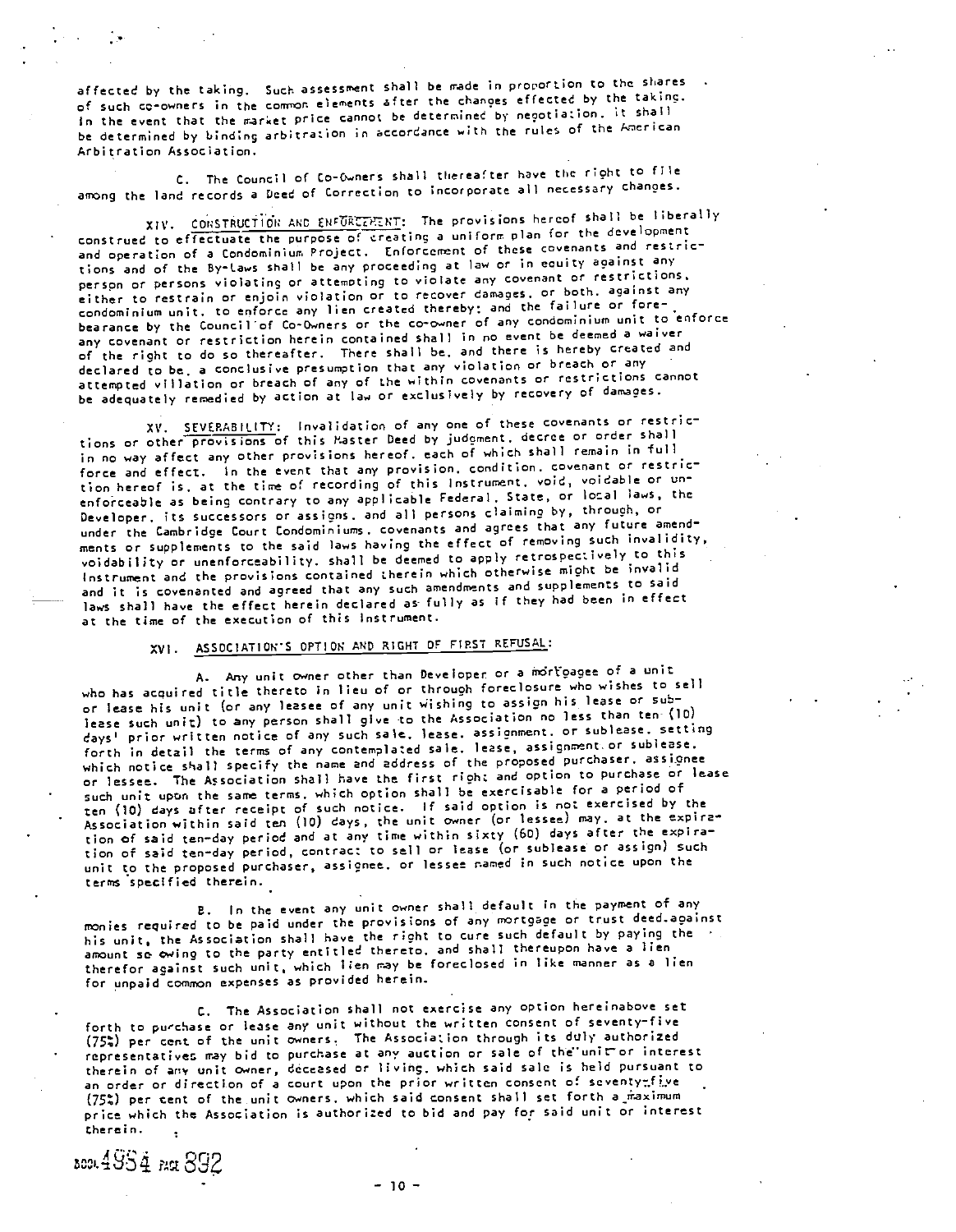D. Upon the written consent of all of the members of the Board, any of the options contained in this Paragraph XVI ray be released or waived and the unit or interest therein which is subject to an option set forth in this paragraph way be sold, conveyed, leased, given or devised free and clear of the provisions 01 this paragraph.

E. A certificate executed and acknowledged by a majority of the Board stating that the provisions of this Paragraph XVI as herein set forth have been met by a unit owner or duly waived by the Board, and that the rights of the Board hereunder have terminated, shall be conclusive upon the Boar d and the unit owners in favor of all persons who rely thereon in good faith, and such certificate onic) ...<br>shall be furnished to any unit owner who has in fact complied with the provisions of this paragraph and whose unit or interest therein has not been acquired as in this paragraph provided, upon request, at a reasonable fee not to exceed Fifteen (sis.00) Dollars.

F. The terms of this Paragraph XVI hereinabove contained shall not be applicable to the transfer by gift, sale, testate or intestate succession, operation of law, or otherwise, of any interest of Developer or of the interest of a co-owner of any unit to any other co-owner of the same unit, where such co-owners hold title to such unit as tenants in common or as joint tenants.

G. Where title to any unit is held by a trust, the assignment, sale. conveyance Cr other transfer by a beneficiary of such trust of his or her beneficial interest in such trust (other than as security for a bona fide indebtedness) shall be deewed an assignment, sale, conveyance, or other transfer of the unit owned by such trust.

H. Where title to any unit is held by a corporation, or a partnership, the transfer of fifty (50%) per cent or more of the issued and outstanding shares of such corporation, or of fifty (Sot) per cent or more of the interest in such partnership, shall be deemed a transfer of the unit owned by such corporation or parcnershiop.

The terms of this Paragraph XVI hereinabove contained shall not be applicable to the sale, conveyance or leasing of a unit by any mortgagee of Developer if said mortgagee shall acquired title to such unit by foreclosure of a mortgage or deed in lieu of foreclosure on the property, or any unit.

.3. Acquisitions of units or interests therein under the provi sions of this paragraph shall be made from the maintenance or common expense fund. if said fund is insufficient, the Board shall levy a special assessment against each unit owner in the ratio that his percentage of ownership in the common elements as set forth in Schedule B bears to the total of all such percentages applicable to units subject to said special assessment, which assessment shall become a lien upon each sucr, unit and may be foreclosed in like manner as a mortgage. The Association may borrow money to finance the acquisition of a unit or interest therein which said acquisition is authorized by this paragraph; provided, however, that no-financing may be secured by an encumbrance or hypothecation of any portion of the property other than the unit or interest therein to be acquired.

K. Units or interests therein acquired pursuant to the terms of thIs parcgraph shall be. held of record in the name of the Board or such nominee or entIty as it shall designate, for the use and benefit of all the unit owners In the same proportion that the Board could levy a special assessment under the terms of sub-paracraph (j) hereof. Said units or interests therein shall be sold or leaseC by the Board for the benefit of the unit owners upon such price and terms as the Board shall determine. All proceeds of such sale and/or leasing shall be depoitad in the maintenance or cornon expense fund and may thereafter be disbursed at such time and in such manner as the Board shall determine.

## XVII. ASSOCIATION (Council of Co-Owners); By-Laws

The provisions of this Paragraph XVII, shall constitute the by-laws by which, in addition to the other provisions of this Master Deed, the adinistration of tho property shall be governed as follows:

A. The term "Association" as used herein and throughout-this Master Deed shall have the same meaning as "the Council of Co-Owners" defined in XRS 381.810 (5) and shall mean Cambridge Court Condominiums, Inc., a non-profit corporation of 4 Kentucky, the members of which are all owners from time to time of units in Cambridge Court Condominiums. Any specified percentage of the unit owners, whether majority

**803** 893 rad

 $-11 -$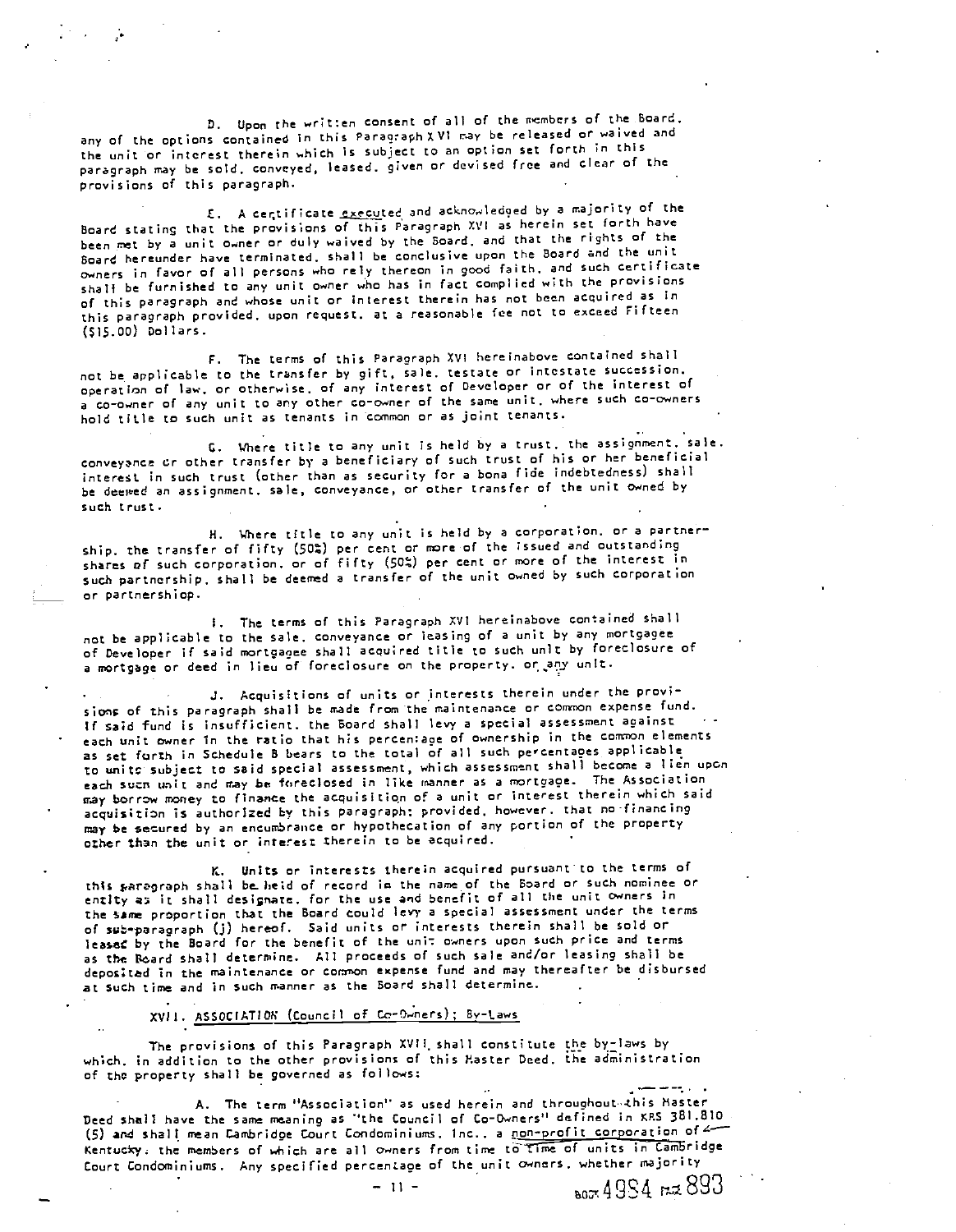or otherwise, for purposes of voting and for all purposes and wherever provided in this Master Deed, shall mean such percentage in the aggregation in interest of the undivided ownership of the common elements. If any unit is owned by more than one person, the voting rights with respect to such unit shall not be divided but shall be exercised as if the unit owners consisted of only one person in accordance with the proxy or other designation made by the persons constituting such unit owner. The unit owners shall have one vote for each unit owned in this condominium.

The direction and administration of the property on behalf of the unit owners shall be vested in the Board of the Association (herein referred to as the "Board"), consisting of five (5) persons who shall be elected in the manner hereinafter provided. Each member of the Board shall be one of the unit owners; provided, however, that in the event a unit owner is a corporation. partner ship, trust or other legal entty other than a natural person or persons, then any shareholder, officer or director of such corporation, partner of such partnér ship, beneficiary or individual trustee 0f such trust, or manager of such other legal entity shall be eligible to serve as a member of the Board.

At each annual meeting of the Association, the unit owners shall by a vote of a majority of the unit owners present at such neeting elect the entire Board for the forthcoming year. Members of the Board shall serve without compensation for a term of one (I) year, and until their successors are elected. Vacancies in the Board shall be filled by the unanimous vote of the remaining members of the Board. A majority of the members of the Board shall constitute a quorum. The Board shall act by the vote of the majorIty of those members present at a meeting of the Board when a quorum is present.

D. A regular annual meeting of the Board shall be held immediately after, and at the same place as the annual meeting of the Association. Other meetings of the Board may be called, held, and conducted in accordance with such regula tions as the Board nay from time to time adopt.

C. Any member of the Board may be removed from office by the affirmative vote of sixty-six and two-thirds (66-2/35) per cent of the unit owners at a special meeting of the unit owners called for such purpose.

F. The Board shall have the power:

(i) To engage the services of a manager or managing agent, who may be any person, firm, or corporation, upon such terms and compensation as the Board deems fit, and to remove such manager or managing agent-at any time;

 $(i)$  To engage the services of any persons deemed necessary by the Board at such compensation deemed reasonable by the Board in the operation, repair, maintenance and management of the property, and to remove at any time any such personnel;

(iii) To make arrangements to share the services of any persons, firm, or corporation with another condominium association.

To establish or maintain one or more bank accounts for the deposit of any funds paid to, or received by the Board.

C. The Board shall acquire and make arrangements for, and pay for out of the maintenance fund. In addition to the manager, managing agent, or other personnel above provided for, the following:

(i) Vater, waste removal, heat and other necessary utility service for the common elements and such services to the units as are not separately metered or charged to the owners thereof;

(ii) A policy or policies of insurance for the property against loss or damage by fire and such other hazards as are covered under standard extended coverage provisions for the full insurable replacement cost of the common elements and the units. Such insurance coverage shall be written in the name of, and the proceeds thereof shall be payable to, the Association for the benefit of each of the unit owners in the percenta9es set forth in Schedule B. The Board may also purchase such other insurance as the Board deems advisable in the operation, and for the protection, of the property and the units. Premiums for all insurance provided for in this Master Deed shall be common expenses.

8024 49S4 PAS 894

aox 4984 Re CO4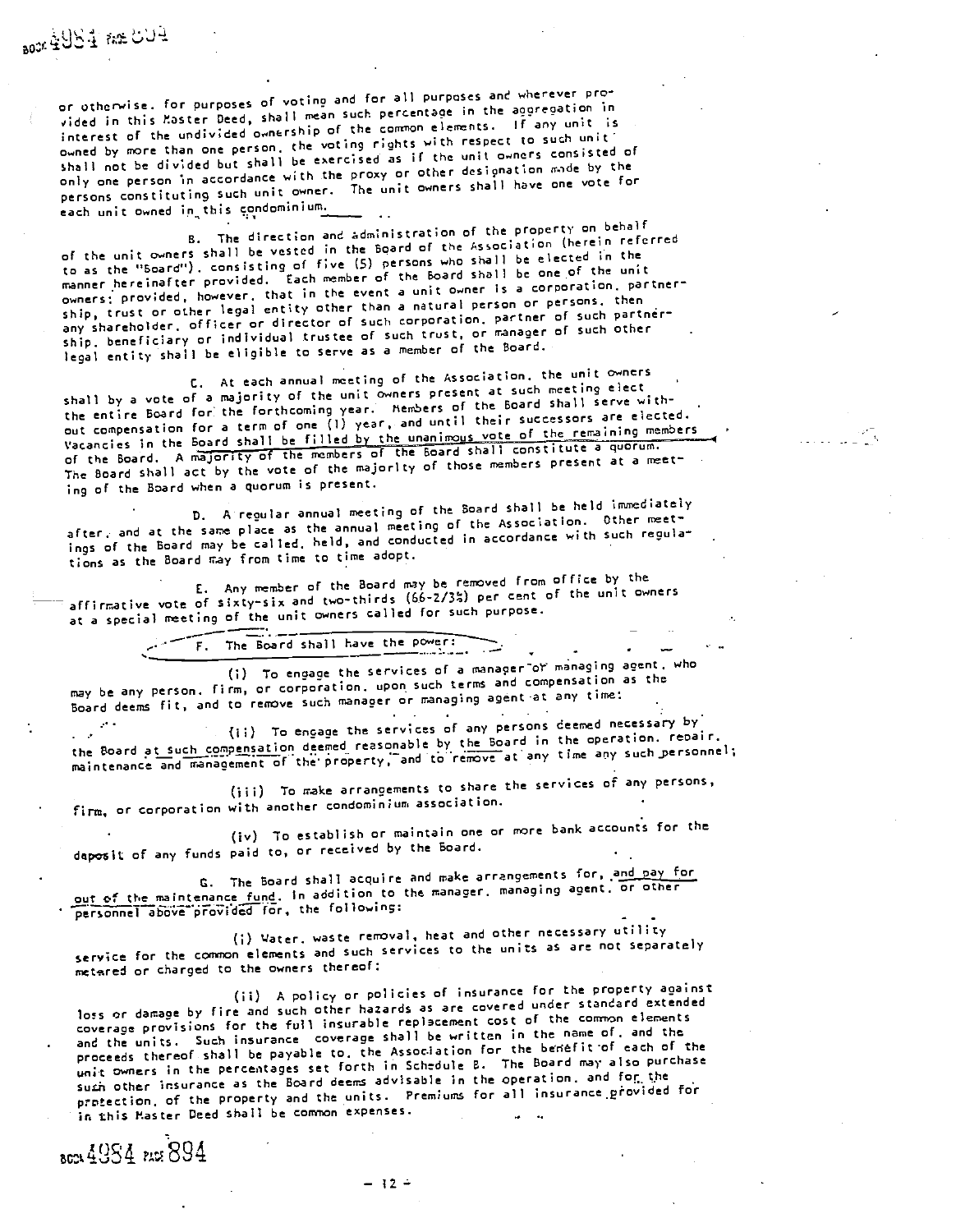(iii) A policy or policies insuring the Association and the unit owners against any liability to the public or to the owners of units and of the comnon elements, and their invitees or tenants, incident to the ownership and/or use of the common elements, the liability under which insurance shall be not less than One Hundred Thousand (5100,000.00) Dollars for any one person injured, Three Hundred Thousand (\$300,000.00) Dollars for any one accident, and Ten Thousand (\$10,000.00) Dollars for property damage (such limits to be reviewed at least annually by the Board and increased in its discretion);

(iv) Workmen's compensation insurance to the extent necessary to comply with any applicable laws;

(v) Landscaping, gardening, snow removal, painting, cleaning. tuck-pointing, maintenance, decorating, repair and replacement of the common elements ;ncluding the parking area (but not including the interior surfaces, windows, and doors of the units, which the respective unit owner shall paint, clean, decorate, maintain and repair), and such furnishings and equipment for the common elements as the Board shalt determine are necessary and proper, and the Board shall have the exclusive right and duty to acquire the same for the common elements;

(vi) Any other materials, supplies, forniture. labor, services, maintenance, repairs, structural alterations, or assessments which the Board deems necessary or proper for the maintenance and operation of the property as a firstclass condominium regime or for the enforcement of any restrictions or provisions contained herein;

(vii) Any amount necessary to discharge any mechanic's lien or other encumbrance levied aoainst the property or any part thereof which may in the opinion of the Board constitute a lien against the property or against the conuon elements, rather than merely against the interests therein of particular unit owners. Where one or more unit owners are responsible for the existence of such lien, they shall be jointly and severally liable for the cost of discharging it and any costs incurred by the Board by reason of said lien or liens shall be specially assessed to said unit owners and shall, until paid by such owners, constitute a lien on the to said unit owners and shall, until paid by such owners, conservative in like manner<br>interest of such owners in the property, which lien may be foreclosed in like manner  $\mathsf{a}$ s a mortgage.  $\blacksquare$ 

(viii) Maintenance and repair of any unit or any other portion of the property which a unit owner is oblicated to maintain or repair under the terms thereof, if such maintenance or repair is necessary, in the discretion of the Board, to protect the common elements, or any other portion of the property, and the owner or owners of said unit have failed or refused to perform said maintenance or repair within a reasonable time after written notice of the necessity of said maintenance or repair delivered by the Board to said owner or owners; provided that the Board shall levy a special assessment against such unir for the cost of- said maintenance or repair and the amount of such special assessment shall constitute a lien on the interest of such unit owner or owners in the property, which lien may be fore closed in like manner as a mortgage.

H. ( i) Developer will maintain control over the management of this condominium until the time hereinafter set out for the purpose of maintaining a continuity of management and to assure, the orderly transfer of authority for the protection and covenience of the co-owners of this condominium.

The management of the condominium shall be turned over to the Association within thirty (30) days".of the closing of the last unit of' said condominium by Developer.

The first annual meeting of the Association shall be called by Developer upon ten (IC) days written notice within thirty (30) days of the sale and conveyance of the last of the <sup>56</sup> units in this condominium, or Developer may exercise this option at any time prior to the sale of the last unit. Thereafter an annual meeting of the Association shall be held three hundred sixtyfive (365) days after the first annual meeting.

I. All meetings of' the Association shall rake place at 8:00 P.M. in some section of the property designated by the person or persons calling a special neeting, or at such other reasonable plae or time designated by the Board. Written notice of the holding of any regular or special netting of the Association stating the date, hour, and place of such meeting shall be delivered or sent in person or by eail to each unit owner in care of his apartment at least five (5) days before the date of such meeting. A majority of the unit owners shall constitute a ouorum at all such meetings. A unit owner may vote either in person or by spaxy at ever-<br>COCf at all such meetings. A unit owner may vote either in person or by  $\frac{1}{2}$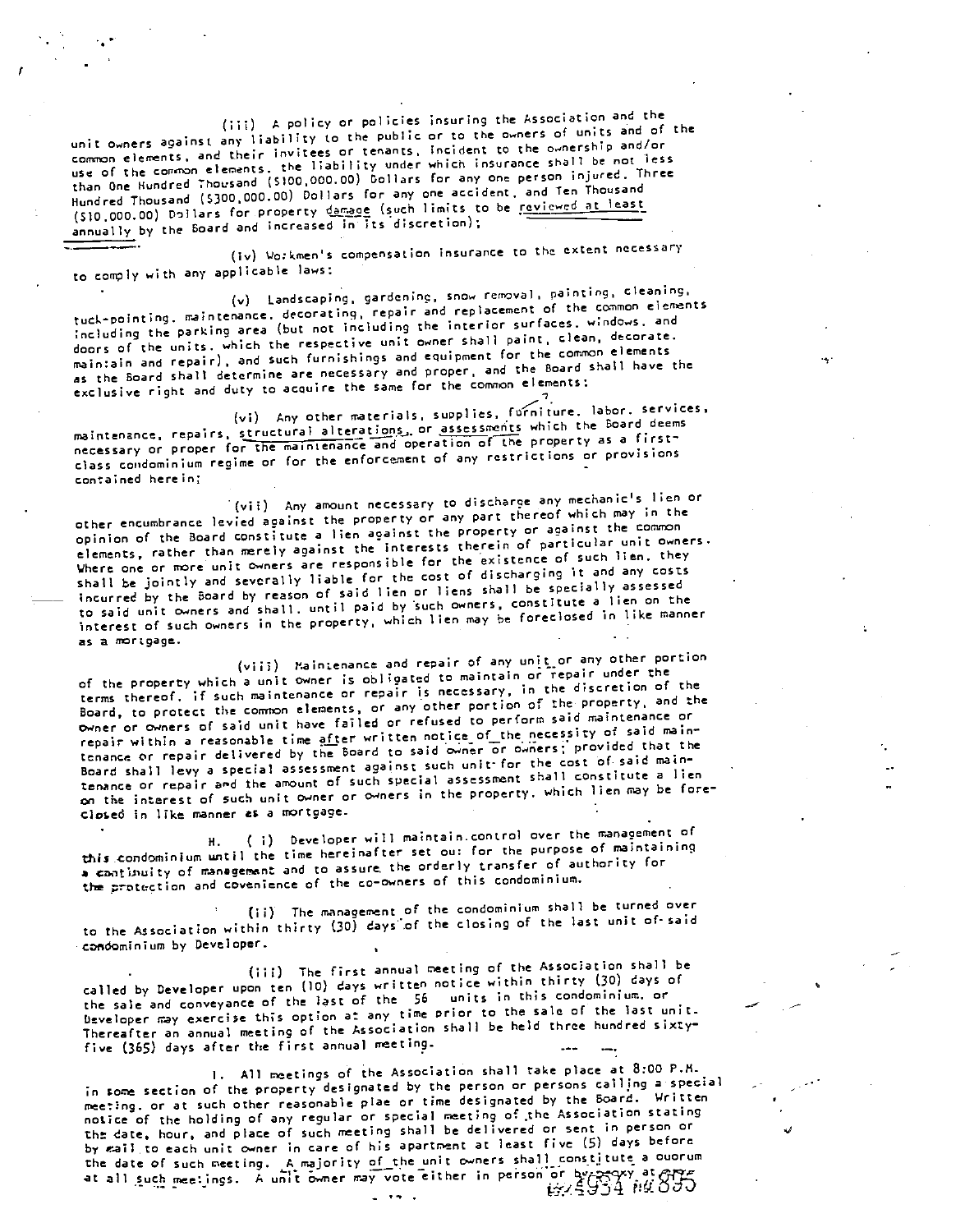regular or special meeting of the Association. Every proxy must be in writins and no proxy shall be valid after eleven (II) months from the date of its execution.

.J. A president. one or Frore viCe presidents, a secretary and a treasurer shall be elected at each annual meeting of the Board from among its members. Any such officer nay be removed by the vote of a majority of the Board at any time. A vacancy in any office may be filled by the Board for the unexpired term.

K. The president shall preside over the meetings of the Board and the Association; he nay sign, together with any other officer designated by the Board, any contracts, checks, drafts, or other instruments designated or approved by the Board. In the absence of the president, or in the event of his inability to act, the vice presidents (in the order elected) shall perform the duties of. the president.

I.. The secretary shall keep the minute book wherein all resolutions shall be recorded and shall see that all notices (except the notice for the first annual meeting of the Association) are duly given as herein provided.

M. The treasurer shall keep all financial records and books of account. All expenses, charges and costs of the maintenance, repair, or replacement of the common elements and other expenses, charges or costs which the Board may incur or expend pursuant hereto, shall be approved by the Board, and a written voucher thereof prepared and signed by the treasurer. There shall be no structural alterations, capital additions to, or capital improvements on, the common elements (other than for purposes of replacing or restoring portions of the corrnon areas and facilities) requiring an expenditure in excess of One Thousand (\$1,000.00) Dollars without the prior approval of a majority of the unit owners.  $l$  is an  $r$  in  $r$  in  $r$ ,  $r$  is  $r$ 

N. Annual Budget and Assessment Against Each Owner: Each year on or before December 1, the Board shall estimate the annual budget of common expenses (the 'annual budget') including the total amount required for the cost of wages, materials, insurance, services, and supplies which shall be reouired during the ensuing calendar year for the rendering of all 5vices',2,together with a reappsable amount considered by the Board to be necessary for a reserve Mich a requiseble embed to be contained by the original of before December. 15 notify each unit owner in writing as to the amount of such estimate with reasonable itemization thereof. Said annual budget shall be assessed to the owners according to each owner's percentage of ownership in the common elements as set forth in Schedule B, after one month from the date of recording of the deed to the indiviaual unit which shall continue for the first year based upon the estimate from the operating expenses of the preceedir.; year and as certified by the accounting fins used by Developer. Thereafter all assessments shall be made by the Board pursuant to their annual budget as hereinabove and hereinafter set out in this paragraph. All sums so assessed shall be common expenses.

0. Right to Contract for Services: The Board shall have the right to contract with persons, corporations, or any legal entities to provide services to said regime, which shall include but not be limited to the right to contract with the association of another condominium regime for the sharing of any service or facility with said regime.

P. Herger of Associations: Nothing contained herein shall be construed to prevent the merger of this association with the association of another condominium regime, provided that the prior approval of seventy-five (75%) per cent of the owners of the units in this section approve such merger.

Central Heat. . and ',ater The units in this regime, have central heat, as well as central water, all of which are centrally metered. A pro-rata share of the total bill for these utilities and services will be added to the condominium maintenance fee monthly: said bills for utilities as hereinabove outlined shall be based upon the same percentage of interest that the unit contains in the common elements.

These utility charges do constutite part of the condominium maintenance fee, but shall be added to the maintenance fee for collection by the association because of the central billing. In the event of the non-payment. of said utility charges, they shall constitute a lien in like and similar\_manner as provided for the non-payment of the condominium maintenance fee.

04984 r.ZE 896

065 to 1657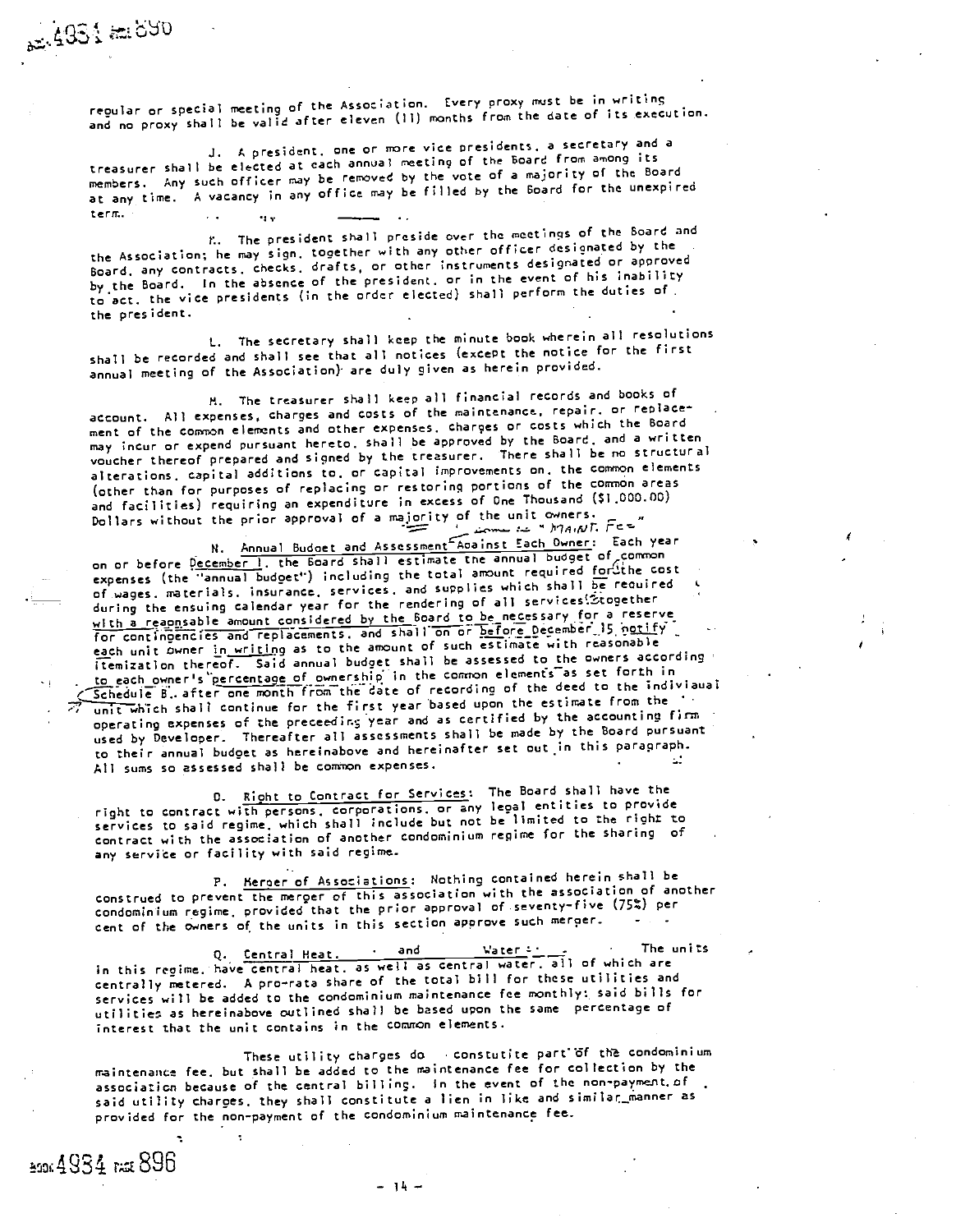R. Condominium Maintenance Charge:

(i) On or before January 1 of the ensuing year, and the first of each and every month of said year, each unit owner shall be obligated to pay to the Board, or as it may direct, one-twelfth (1/12) of the assessment made pursuant to Paragraph XVII: On or before the first day of February of each calendar year the Board shall supply to all unit owners an itemized accounting of the maintenance expenses for the preceding calendar year actually incurred and paid, together with a tabulation of the amounts collected pursuant to the estimates provided, and showing the net amount over or short of the actual expenditures plus reserves. Any amount accumulated in excess of the amount required for actual expenses and reserves shall be credited according to each owner's percentage of ownership in the common elements to the next monthly installments due from owners under the current year's estimate, until exhausted, and any net shortage shall be added according to each owner's percentage of ownership in the common elements. to the installments due in the succeeding six months after rendering of the accounting.

(ii) The Board shall build up and maintain a reasonable reserve for contingencies and replacements. Extraordinary expenditures not originally included in the annual budget which may become necessary during the year shall be charged first against such reserve. If said annual budget proves inadequate for any reason. including non-payment of any owner's assessment. the Board may at any time levy\_a\_ "furtner assessment, which shall be assessed to the unit owners according to each Orner's percentage of ownership in the common elements. Said further assessment shall also be deemed common expenses. The Board shall serve notice of such further assessment on all unit owners by a statement in writing giving the amount and reasons therefor, and such further assessment shall become effective with the monthly maintenance payment which is due more than ten (10) days after the delivery or mailing of such notice of further assessment. All unit owners shall be obligated to pay the adjusted monthly amount. The Board shall collect all such assessments and any other assessments herein provided for.

(iii) When the first Board elected hereunder takes office. it shall determine the estimated budget, as hereinabove defined, for the period commencing thirty (30) days after said election and ending on December 31 of the calendar year in which said election occurs. Assessments shall be levied against the unit owners during said period as provided in this paragraph. Karaka <del>⊽⊞</del>

(iv) The failure or delay of the Board to prepare or serve the annual or adjusted budget on the unit owners shall not constitute a waiver or release in any manner of the unit owner's obligation to pay the maintenance. and other costs and necessary reserves, as herein provided, whenever the same shall be determined, and in the absence of any annual budget or adjusted budget the unit owners shall continue to pay the monthly assessment charges at the then existing monthly rate established for the previous period until the monthly assessment payment which is due more than ten (10) days after such new annual or adjusted budget shall have been mailed or delivered.

(v) In the event of the foreclosure of a lien for unpaid common expenses, the unit owner who is the defendant in such proceedings shall be required to pay a reasonable rental for such unit.

S. The Board shall keep full and correct books of account and the same shall be open for inspection by any unit owner or any representative of a unit owner duly authorized in writing, at such reasonable time or times during normal business hours as may be requested by the owner. All funds collected hereunder shall be held and expended solely for the purposes designated herein, and (except for such special assessments as may be levied hereunder against less than all the unit owners and for such adjustments as may be required to reflect delinquent or prepaid assessments) shall be deemed to be held for the benefit, use and account of all the unit Owners in the percentage set forth in Schedule B hereof.

T. In addition to any remedies or liens provided by law, if any unit owner is in default in the monthly payment of the aforesaid charges or assessments for thirty (30) days, the Association may bring suit for and on behalf of itself and as representative of all unit owners; to enforce collection thereof or to foreclose the lien hereinafter provided; and there shall be added to the amount due the costs of said suit, together with legal interest and reasonable attorney fees to be fixed by the Court. No owner may waive or otherwise escape liability for the assessments provided for herein by non-use of the common elements or abandonment of his or her unit. The unpaid common expenses assessed to a unit BOOT 4984 BEE 897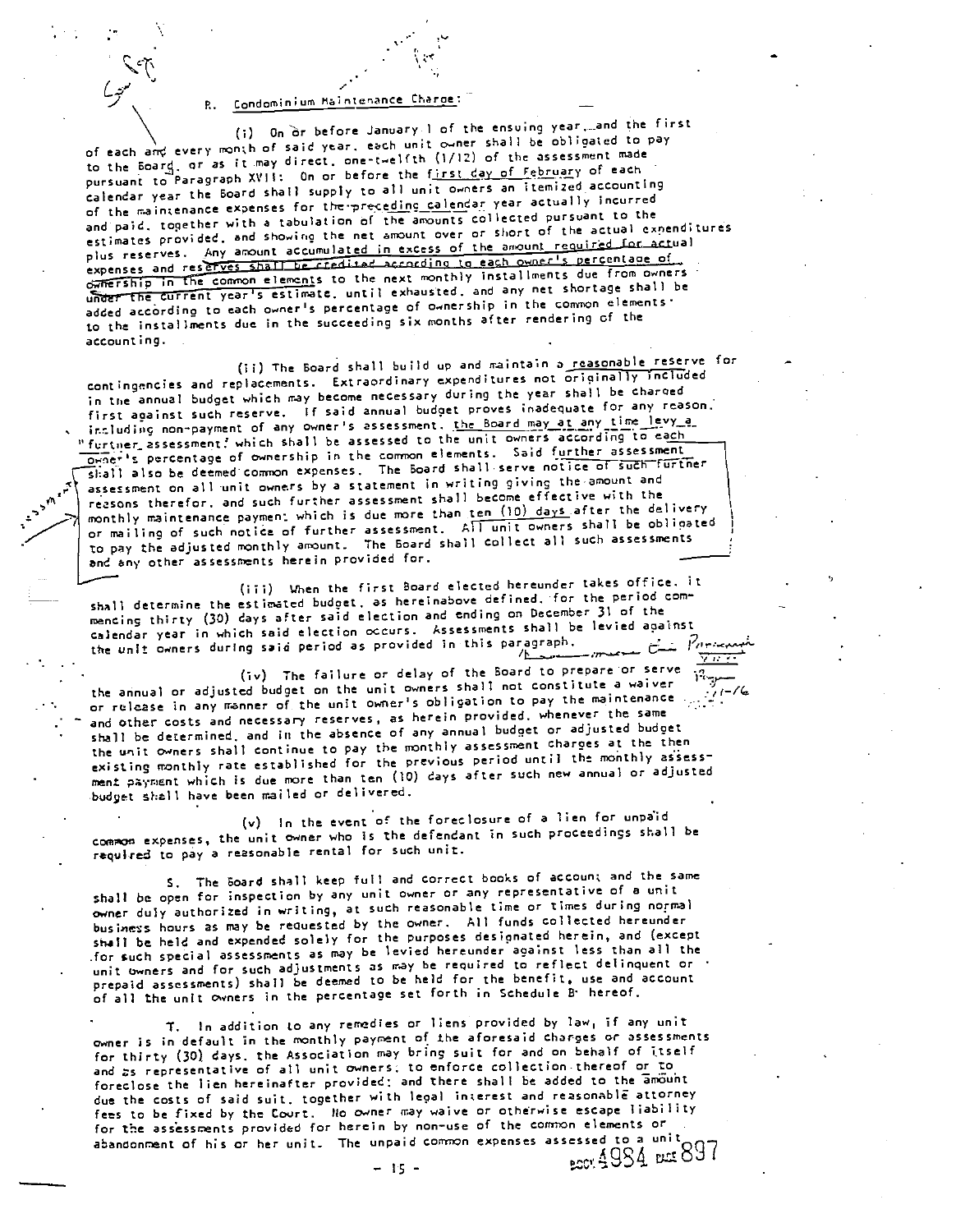owner shall constitute a lien against the unit of such owner and against such owner's interest in the property, as provided in the Kentucky Condominium Property Act, as amenoed.

U. Upon ten (10) days notice to the Board, and the payment of a reasonable fee fixed by the board no: to exceed Fifteen (S15.00) Dollars, any unit owner shall be furnished a statement of his account setting forth the amount of any unpaid assessments or other charges due and owing from such owner.

V. The Board may from time to time adopt or amend such administrative. rules and regulations governing the operation, maintenance, beautification and use of the cOmnDn elements, the limited common elements, and the units not inconsistent with the terms of this Master Deed, as it sees fit, and the unit owners shall conform to and abide by such rules and reoulations. Written notice of such rules and regulations shall be given to all unit owners and occupants. A violation of such rules or regulations shall be deemed a violation of the terms of this Master Deed. Such administrative rules and regulations shall be effective upon, and may be amended at any time upon, the affirmative vote of a majority of the unit owners.

V. Developer or the Board may grant to any unit owner, or any other person, the privilege to use any portion of the parking area (not desir nated by Developer as a limited common element reserved for the use of a certain unit pursuant to the terms of Paragraph 1(c) hereof) for the parking of an automobile for any period of time Developer or the Board sees fit.

X. Developer or the Board may number and assign to any unit the exclusive privilege to use for storage purposes any portion of the property designated for such purposes. Any such designation by the Board or Develooer shall not thereafter be changed except upon the affirmative vote of a majority of the unit owners.

Y. Whenever any notice whateveris required to be given under the provisions of this Master Deed, or by-laws, a waiver thereof in writing by the person or persons entitled to such notice, whether before or at the tire stated therein, shall be deemed eauivalent to the giving of such notice.

Z. Nothing hereinabove contained shall be construed to give the Association authority to conduct an active business for profit on behalf of all the unit owners or any of them.

The Paragraph XVII shall not apply to the manapement of the Association for thirty (30) days following the sale of the last unit of the condominium, and the management operation is exclusively reserved by the owner Developer until the last unit is sold by Developer, and shall be handled in its entirety by Developer in order to complete the development and to assure the placing of the Association on a sound basis for the protection of all the owners in this condominiwm unit. Developer shall be responsible for the normal maintenance of each unit until it is sold, and upon conveyance the maintenance charge shall first conrence to run against the unit conveyed.

XVIII. USE AND OCCU?ANCV or units AND COMMON AREAS AND FAC1LITIES:

The units and common elements shall be occupied and used as

follows:

.pr. 1984 RKG 893

No part of the prooerty shall be used for other than housing and the related common purposes for which the property was designed. Each unit shall be used as a residence for a single family and for no other purpose.

No industry, business, trade, occupation or profession of any kind, commercial, religious, educational, or otherwise, designed for profit, altruism, exploration, or otherwise shall be conducted, maintained or permitted on any part of the property. No "For Sale" or "For Sent" signs, advertising. or other displays shall be maintained or permitted on any part of the property except at such location and in such form as shall be determined by the Board. The right is reserved by Developer or its agent or agents to place "For Sale" or "For Rent" signs on any unsold or unoccupied units and on any part of the conwom elements, and the right is hereby given to any mortoapee who may become the owner of any unit to place such signs on any unit owned by such mortgagee. Developer shall have the right to use any unsold unit or units for sales or display purposes.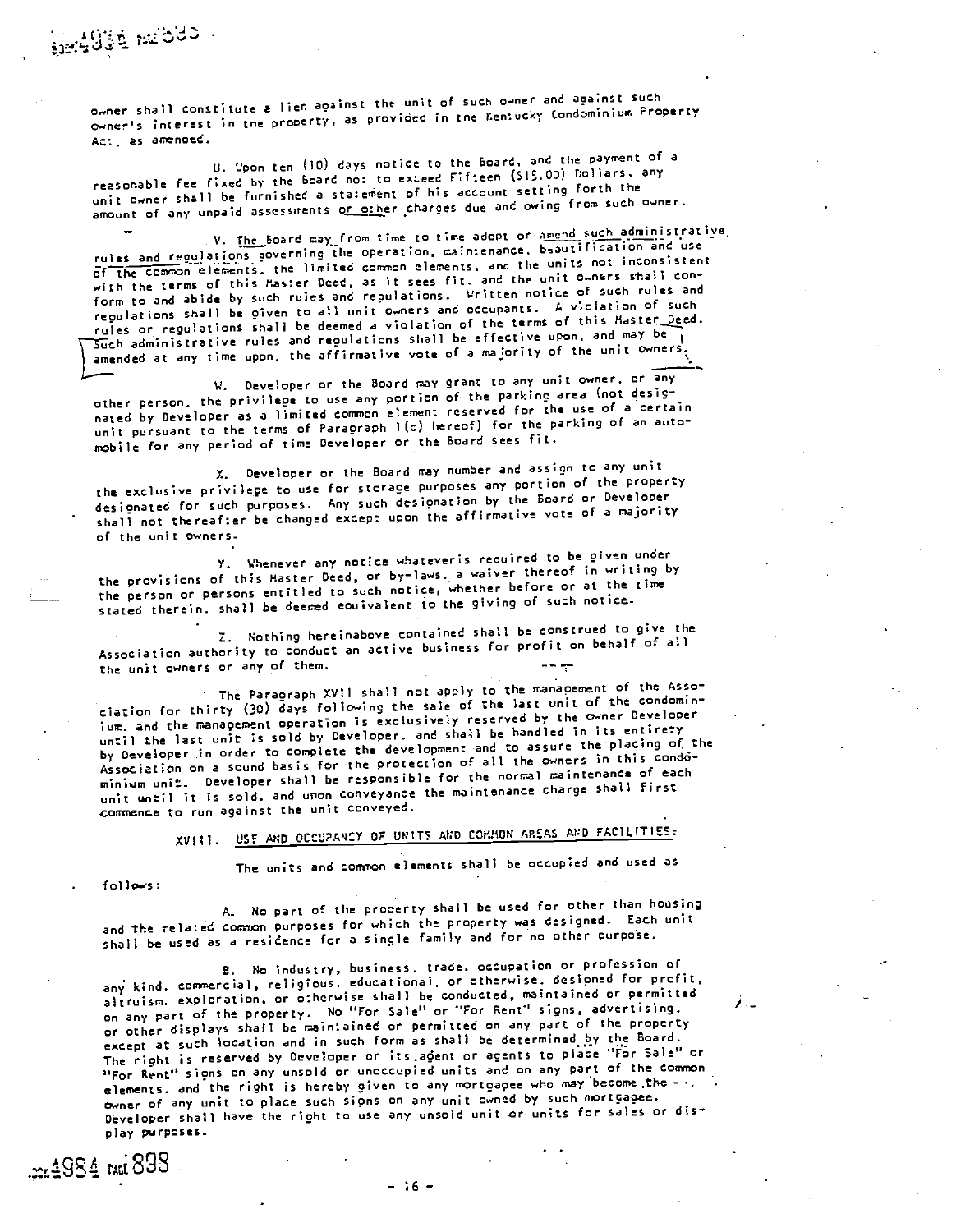E. There shall be no obstruction of the common elements nor shall anything be stored in the common elements without the prior consent of the Board except as herein expressly provided. tach unit 0wner shall be obli gated to maintain and keep his own unit, its windows and doors, and the patio or balcony which is a limited common element reserved for the use of his unit in good, clean order and repair.

0. Nothing shall be done or kept in any unit or in the common elements which will increase the rate of insurance on the building or contents thereof applicable for residential use without the prior written consent of the Board, ho unit owner shall permit anything to be done or keep in his unit or in the common elements or limited contron elements which will result in the cancellation of insurance on the building or contents thereof, or which would be in violation of any law. No waste shall be committed in the common elements or limited common elements.

E. Unit owners shall not cause or permit anything to be hung or displayed on the outside of windows or placed on the outside walls of the builddisplayed on the outside of windows or piaced on the outside mails and no shall be<br>ing, and no sign, awning, canopy, shutter, radio or <u>television antenna</u> shall be ing, and no sign, awning, canopy, shutter, radio or television anyonic film.<br>affixed to or placed upon the exterior walls or roof or any part thereof, without the prior consent of the Board.

F. Ho animals, rabbits,livestOck, fowl or poultry of any kind shall be raised, bred, or kept in any unit or in any part of the property. except that dogs,cats, or other household pets nay be kept in-units subject to rules and reguiatinns adopted by the Board; provided that they are not kept, bred, or maintained for any conwercial purpose, and any pet permitted under this section when outside the confines of the owner's unit must be kept on a leash and accompanied by a responsible person; and provided, further that any such pet creating or causing a nuisance or unreasonable disturbance shall be permanently removed from the property upon three (3) day's written notice from the Board.

C. No noxious or offensive activity shall be carried on in any unit or in the property, nor shall anything be done therein, either wilfully or negligently, which may be or become an annoyance or nuisance to the other unit owners or occupants.

H. Nothing shall be done in any unit or in, on, or to the common elements which will impair the structural inteority of the building or which would structurally change the building, except as otherwise provided herein.

No clothes, sheets, blankets, laundry of ahy kind, or other articles shall be hung out or exposed on any part of the common elements. The common elements and the limited common elements shall be kept free and clear of rubbish, debris and other unsightly materials.

J. There shall be no playing; lounging, parking of baby carriages or playpens, bicycles, wagons, toys, vehicles, benches, chairs or other,:<br>personal property on any part of the common elements or limited common elements<br>without the prior consent of, and subject to any regulations riages or playpens, bicycles, wagons, toys, vehicles, benches, chairs or other. without the prior consent of, and subject to any regulations of, the Board.

K. Nothing shall be altered on, constructed in, or removed 'from the common elements or limited common elements, except upon the written consent of the Board.

I.. The backing of any drapes which may be seen through any window shall be made of white material.

XVIV. VIOLATION OF DECLARATION: The violation of any restriction.or condition or regulation adopted by the Board or the breach of any covenant or provisions herein contained or contained in the Condominium Property Law, as amended, shall give the Board the right, in addition to any other rights provided for in this Haster Deed: (a) to enter upon the unit or any portion of the property upon which, or as to which such violation or breach exists, and to summarily abate and remove, at the expense of the defaulting unit owner, any structure, thing or condition that may exist thereon contrary to the intent and meaning of the provisions<br>hereof, and the Board, or its employees or agents, shall not thereby be deemed<br>guilty in any manner of trespass; or (b) to enjoin, abate or legal proceedings, either at law or in equity, the continuance of any breach.

- 17 -

 $4934$  not  $89$ 

المستشري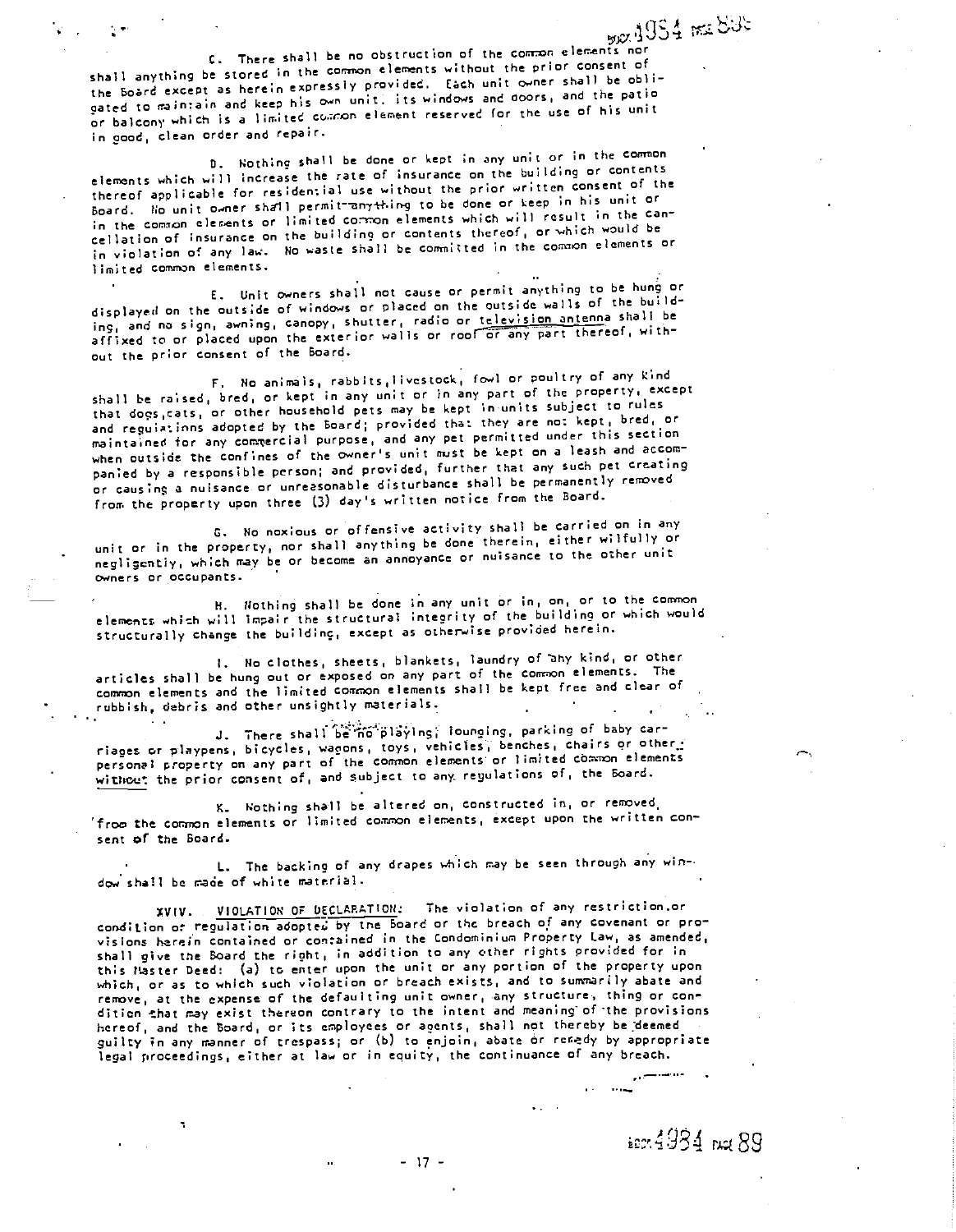box ause me duu

Furthermore, if any unit owner (either by his own conduct or by the conduct of any other occupant of his unit) shall violate any of the covenants of this Master Deed or the regulations adopted by the Board and such violation shall continue for thirty (30) days after notice in writing from the Board or shall reoccur more than once thereafter, then the Board shall have the power to issue to the defaulting unit owner a ten (10) day notice in writing to terminate the rights of the said defaulting owner to continue as a unit owner and to continue to occupy, use or control his unit, and thereupon an action in equity may be filed by the Association against the defaulting unit owner for a decree of mandatory injunction against the unit owner or occupants or, in the alternative, a decree declaring the termination of the defaulting unit owner's right to occupy, use or control the unit owned by him on account of the breach of covenant and ordering that all the right, tItle and interest of the unit owner in the property shall be sold (subject to the lien of any existing mortgage) at a judicial sale upon such notice and terms as the court shall establish, except that the Court shall enjoin and restrain the defaulting unit owner from reacquiring his interest at such judicial sale or by virtue of the exercise of any right of. redemption which may be established. The proceeds of any such judicial sale shall first be paid to discharge court costs, court reporter charges, reasonable attorney fees, and all other expenses of the proceeding and sale, and all such items shall be taxes against the defaulting unit owner in said decree, Any balance of proceeds after satisfaction of such charges and any unpaid assessments hereunder or any liens, shall be paid to the unit owner. Upon the confirmation of such sale, the purchaser thereof shall thereupon be entitled to a deed to the unit and immediate possession of the unit sold and may apply to the court for a writ of assistance for the purpose of acquiring such possession, and it shall be a condition of any sale, and the decree shall so provide, that the purchaser shall take the interest in the property sold subject to this Master Deed.

XIX. ENTRY BY BOARD; The Board or Its agents or employees may enter any unit when necessary in connection with any painting, maintenance or reconstruction for which the Board is responsible, or which the Board has the right or duty to do. Such entry shall be made with as little inconvenience to the unit owners as practicable, and any damage caused thereby shall be repaired by the Board at the expense of the maintenance fund.

XX. GRANTEES: Each grantee of Developer by the acceptance of a deed of conveyance, accepts the same subject to all easements, restrictions, conditions covenants, reservations, liens and charges and the jurisdiction, rights and powers created or reserved by this Master Deed, and the provisions of.the Condominium Property Law, as at any time amended, and all easements, rights, benefits and privileges of every character hereby granted, created, reserved or declared, and all impositions and obligations hereby imposed shall be deemed and taken to be covenants running with the land, and shall inure to the benefit -of such owner in like manner as though the provisions of this Master Deed were recited and stipulated at length in each and every deed of conveyance.

XXI. INCORPORATION: Developer has heretofore caused the formation of a Kentucky not-for-profit corporation known as CAM3RID6E COURT CONDOMINIUMS lilt. to act as the governing body for all unit owners in administration and operation of the property.

Each unit owner or owners shall be a member of such corporation until sale of such unit, at which time the new unit owner or owners shall automatically become a member therein.

The provisions of Paragraph XXI of this Master Deed shall be part of the by-laws of such corporation.

XXII. FAILURE TO ENFORCE: No terms, obligations, covenants, conditions, restrictions, or provisions imposed hereby or contained herein shall be abrogated or waived by any failure to enforce the sane, no matter how many violations or breaches nay occur.

XXIII. NOTICES: Notices required or permitted to be given to the Association, the Board, or any unit owner may be delivered to any\_pfficer of the Association, member of the Board, or such unit owner at his unit,

bzx 4984 rxx 900

 $-18 -$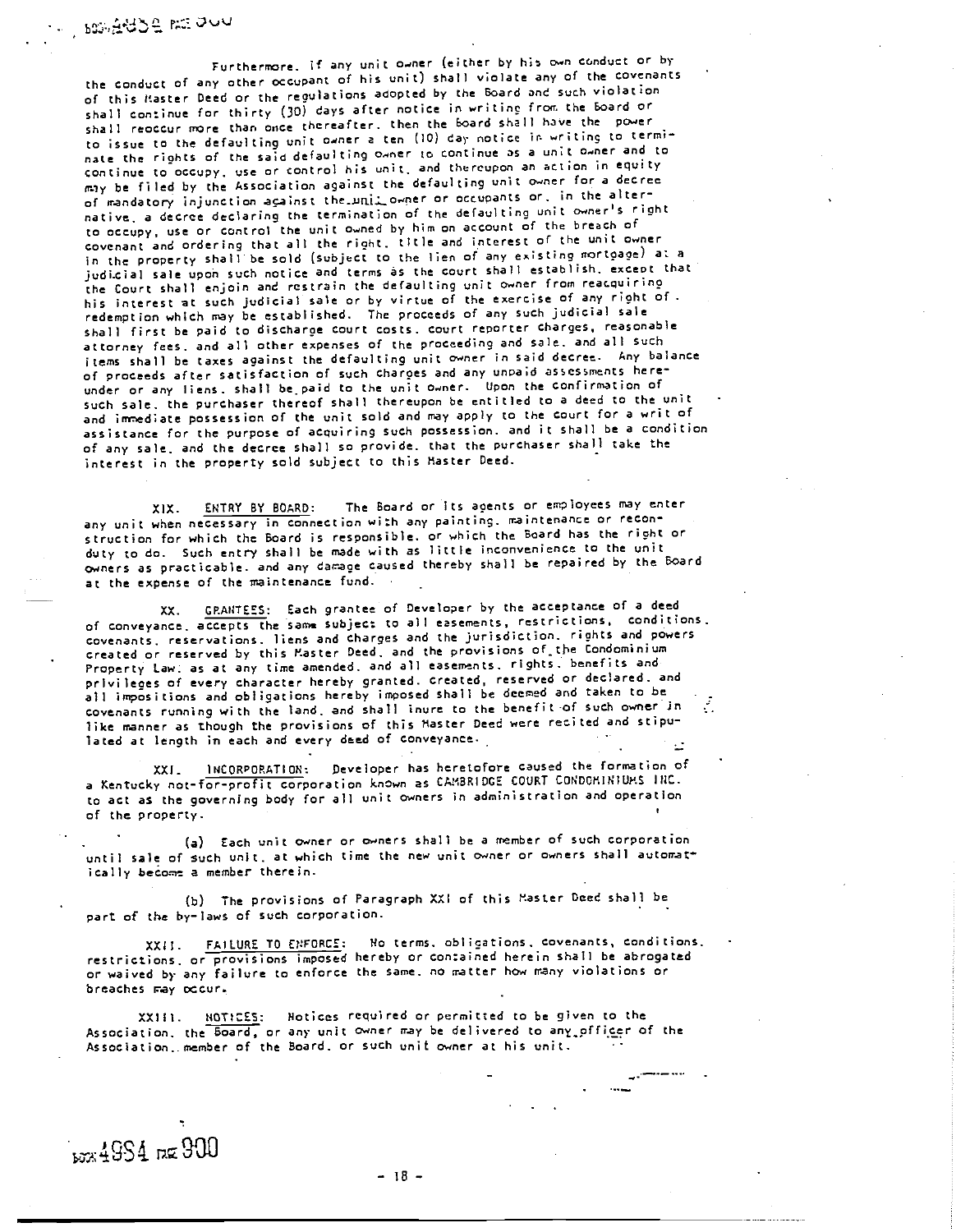FLOWAGE EASEMENT: In Building A, there are sump pumps located in the basement which sump pumps are common elements, and there is expressly reserved an easement for flowage or drainage to drain the ground water in. under and around said building, which easement shall not be obstructed in any way that would interfere with the flow of ground water to said sump pumps. Included in this easement is the right of the Board to have personnel enter into said units for the purpose of maintenance. repair and service of these sump pumps.

The captions contained in this Master Deed are for CAPTIONS: XXV. convenience only and are not a part of this haster Deed and are not intended in any way to limit or enlarge the terms and provisions of this Master Deed.

IN WITNESS WHEREOF, JERRY L. SCOTT and WILLIAM C. BODNE, JR. have caused this Master Deed to be signed.

Jamie B. **Boone** STATE OF KENTUCKY **SS** 1 j COUNTY OF JEFFERSON . a Notary Public in and for the 1.  $\frac{C \gamma v \tau H/\rho}$  A.  $G \times P$   $\gamma$  a Notary Public in and for the<br>State and County aforesaid, do hereby certify that JERRY L. SCOTT and MARTHA W.<br>SCOTT, his wife: and WILLIAM C. BOONE, JR. and JAMIE B. BOONE, his wife, who names are signed to the foregoing Master Deed bearing date on the 2122 day of December 1977. personally appeared before me in the State<br>County aforesaid, and acknowledged said writing to be their acts and deeds.  $\therefore$  197 $\sigma$ . personally appeared before me in the State and  $67 - 10$ こ  $\mathcal{L}^{\text{max}}_{\text{max}}$ Notary Public **Kentucky** Prapared by Henry E. Hann 215 Sa. 5th 5t. Locaville, Xy. My Commission expires: smarsell

A954 mg 901